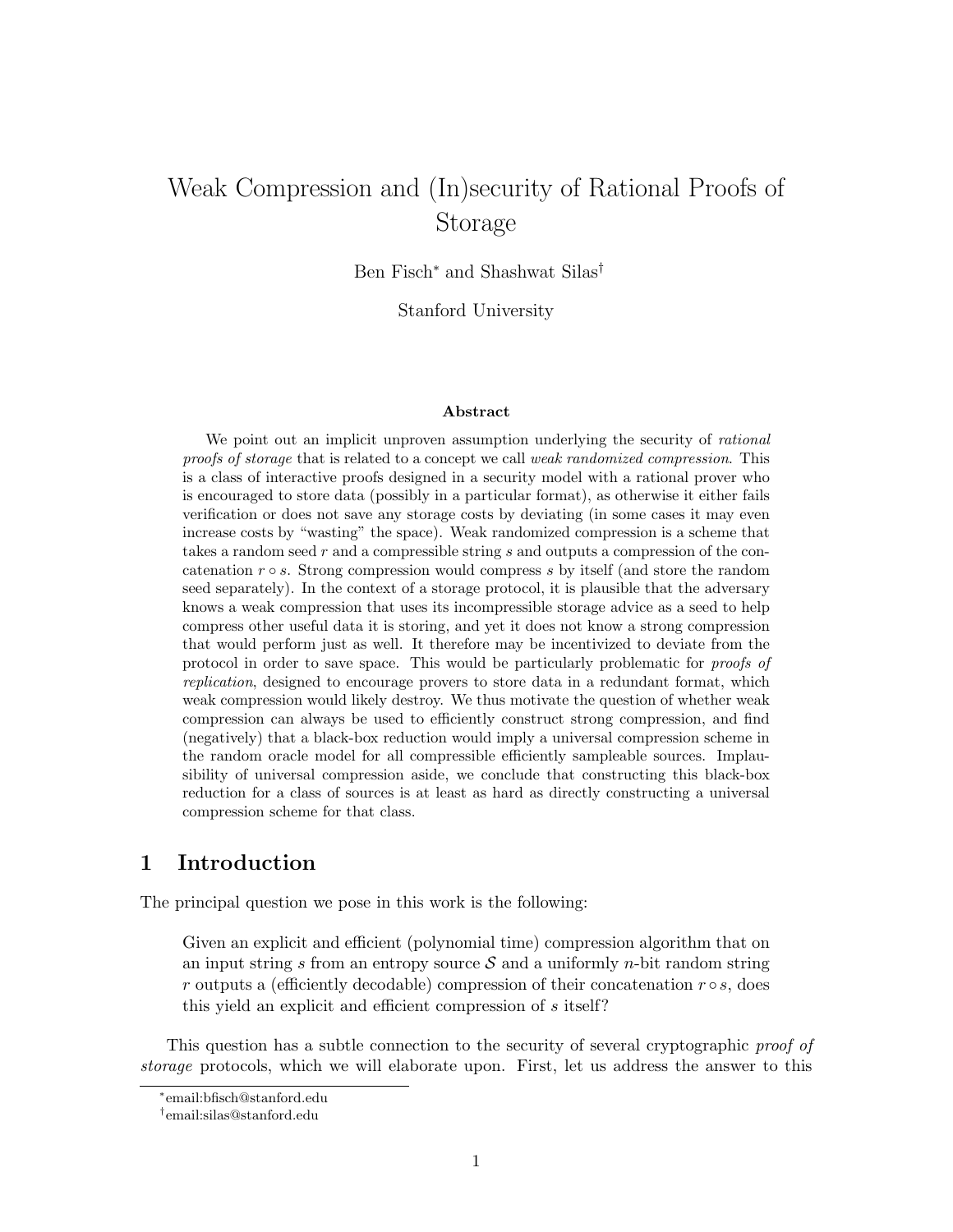question. By intuition, because the string r comes from the uniform distribution  $U_n$  and is incompressible, the compression algorithm must only be taking advantage of the compressibility of S. The converse of this question is of course true: given a compression algorithm for the source S, we can compress the direct produce source  $U_n \times S$  by outputting r concatenated with the compression of s. However, can we say that any compression algorithm for the direct product source yields an explicit compression algorithm for  $\mathcal S$  itself? This requires a certain flavor of a *direct sum theorem* [\[9,](#page-17-0)[15\]](#page-17-1), extensively studied in the context of communication protocols for proving that lower bounds on the communication complexity of several parallel copies of the same protocol additatively compose. Our question here, on the other hand, is algorithmic and concerns only efficient reductions. An explicit positive answer could be a black-box algorithm that can make black-box queries to a compression scheme for  $U_n \times S$  in order to compress S directly.

Our answer is in a negative direction: the existence of a black-box reduction of the compression of any source S to the compression of  $U_n \times S$  implies a universal compression algorithm for all sources that only has access to a random oracle. A universal compression algorithm for a class of sources is a uniform probabilistic polynomial time algorithm that is given samples from any source in the class and outputs a near-optimal compression of that source. In other words, in the random oracle model, there is no black-box algorithm that does this other than one that just universally compresses all sources as optimally as possible (i.e. performs as well as any other efficient compression algorithm for each source). Near-optimal universal compression algorithms are only known for very special classes of sources (e.g. Lempel-Ziv for stationary ergodic processes [\[24\]](#page-18-0) , also log-space sampleable distributions [\[21\]](#page-18-1)). Random oracles do increase the power of the compression algorithm significantly by giving it a succinct handle to a large pool of shared entropy. In the random oracle, Alice can send Bob a succinct string (also known as a salt) describing a fresh random function. Nonetheless, it would be quite surprising if random oracles could be used for universal (decodable) compression.<sup>[1](#page-1-0)</sup> Either showing that random oracles give universal compression, or showing that universal compression in the random oracle model implies universal compression in the plain model are both interesting open questions. Regardless, even if universal compression is possible with random oracles, our results still show that coming up with a black-box reduction from strong to weak compression for a given class of sources is at least as hard as constructing a universal compression scheme for that class.

### 1.1 Strong and weak compression

A bit more formally, an  $(S, k)$ -compression scheme for a source S over  $\{0, 1\}^m$  is a pair of polynomial time algorithms  $(E, D)$  such that  $E: \{0, 1\}^m \to \{0, 1\}^k$  and  $D(E(s)) = s$  for all  $s \in \text{Sup}(\mathcal{S})$ . We may also say that the compression scheme in this case compresses  $\mathcal S$  to k bits.<sup>[2](#page-1-1)</sup> A source S is k-compressible if there exists an  $(S, k)$ -compression scheme. Clearly this is only possible if  $\text{Sup}(\mathcal{S}) \leq 2^k$ , i.e. the min-entropy of S is at most k-bits. A *randomized* compression (or seeded compression) takes additionally an *n*-bit seed  $r \leftarrow \{0,1\}^n$  and outputs  $E(r, s)$ . If D is given r as well to decode then the scheme is said to have shared

<span id="page-1-0"></span><sup>&</sup>lt;sup>1</sup>Considering that hash functions like SHA256 are believed to behave like random oracles, such a reduction might lead to a practical universal compression algorithm using SHA256.

<span id="page-1-1"></span><sup>&</sup>lt;sup>2</sup>Note that for simplicity we are working with a bit more restrictive definition of compression than [\[21\]](#page-18-1), as more generally compressing to  $k$  bits means that the expected size of the output is a  $k$  bit string.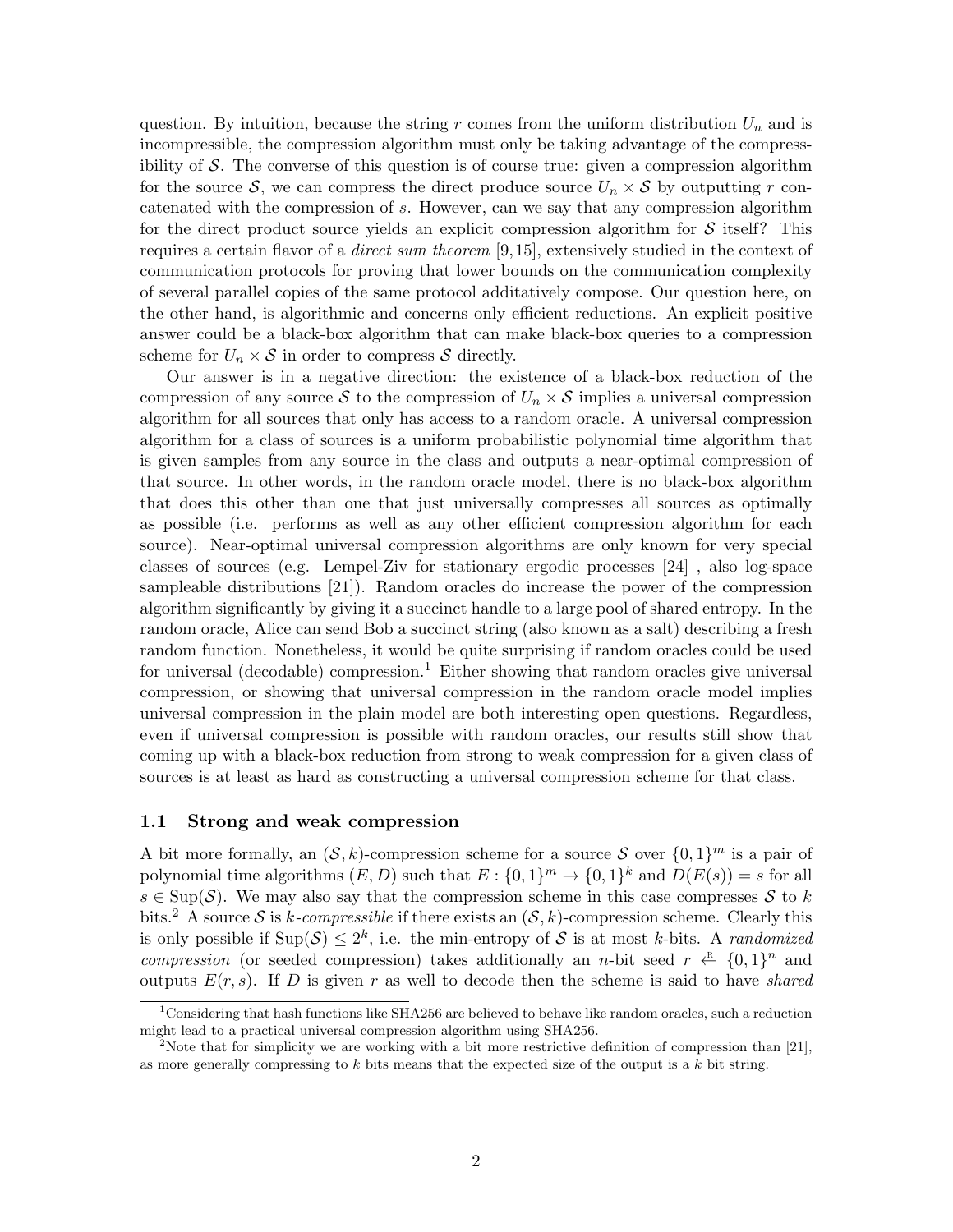randomness<sup>[3](#page-2-0)</sup>, or equivalently E outputs the compressed string t along with the seed r. We can generalize randomized compression to an algorithm  $E: \{0,1\}^n \times \{0,1\}^m \to \{0,1\}^n \times$  $\{0,1\}^m$  that operates on the source  $U_n \times \mathcal{S}$ . The compression is lossless if  $D(E(r, s) = (r, s)$ for all r, s, and it is  $\delta$ -lossy if  $Pr[D(E(r, s)) = r, s] > 1 - \delta$  over the probability of  $r \leftarrow^R U_n$ and  $s \stackrel{\text{\tiny{R}}}{\leftarrow} \mathcal{S}$ .

We will distinguish between two types of this generalized randomized compression. In the special case that  $E$  simply outputs the seed r concatenated with the compression of s, whose information is then independent of r, we call this strong randomized compression. Otherwise, we will call it *weak randomized compression*. We refer to a strong/weak compression of S with an *n*-bit seed to  $k + n$  bits as  $(S, n, k)$ -strong/weak compression.

Our choice of terminology is due to the connection to strong condensers. A randomness extractor is an algorithm that extracts k bits of entropy from a source and outputs a distribution statistically close to  $U_k$ , whereas a condenser is an algorithm that extracts entropy from a source and is close to injective (an explicit efficient decoder is not required). In essence, condensers bridge the gap between extractors and compression. Like compression algorithms, extractors and condensers may use a seed from the uniform distribution to help with exraction; in general it may infuse the randomness from the seed with its output, however a *strong extractor* (resp. condenser) is one that outputs the extracted entropy independently from the seed. It is known that extractors imply strong extractors via an efficient reduction that incurs only logarithmic increase in the seed length and a small loss in the output distribution's distance from uniform [\[20\]](#page-18-2).

### 1.2 Theorem statements

We can rephrase our question now more formally. Given two sources  $S_1, S_2$ , a black-box reduction from  $(S_1, k_1)$ -compression to  $(S_2, k_2)$ -compression is an algorithm that compresses  $S_1$  to  $k_1$  given black-box access to any  $(S_2, k_2)$ -compression scheme. A black-box reduction may apply to two types of compression on the same source, e.g. deterministic to randomized or strong to weak. A black box reduction from strong to weak compression would be a reduction that takes any  $(S, n, k)$ -weak compression scheme (for an arbitrary source S) and builds via black-box queries a  $(S, k')$ -strong compression scheme, and we say the loss of the reduction is the difference  $k' - k$ . Finally, a universal compression scheme (with e loss) for a class C of sources is a compression scheme  $(U_E, U_D)$  that compresses each source in the class to within e of the optimal (efficient) compression length, i.e. for all  $S \in \mathcal{C}$  such that S is k-compressible,  $(U_E, U_D)$  compresses S to  $k + e$  bits.

Is there an efficient black box reduction from strong compression of any source  $\mathcal S$  to weak compression of  $\mathcal S$ ?

Again, our answer is negative, unless there is a universal compression algorithm for all sources in the random oracle model.

**Theorem 1.** Any efficient black-box reduction of strong randomized compression to weak randomized compression implies (constructively) universal compression in the random oracle model for the class of all polynomial time sampleable sources. The loss of the universal compression is the loss of the reduction.

<span id="page-2-0"></span><sup>&</sup>lt;sup>3</sup>There is also a version of randomized compression with independent randomness where both  $E$  and  $D$ are randomized algorithms but do not directly share the same random seed.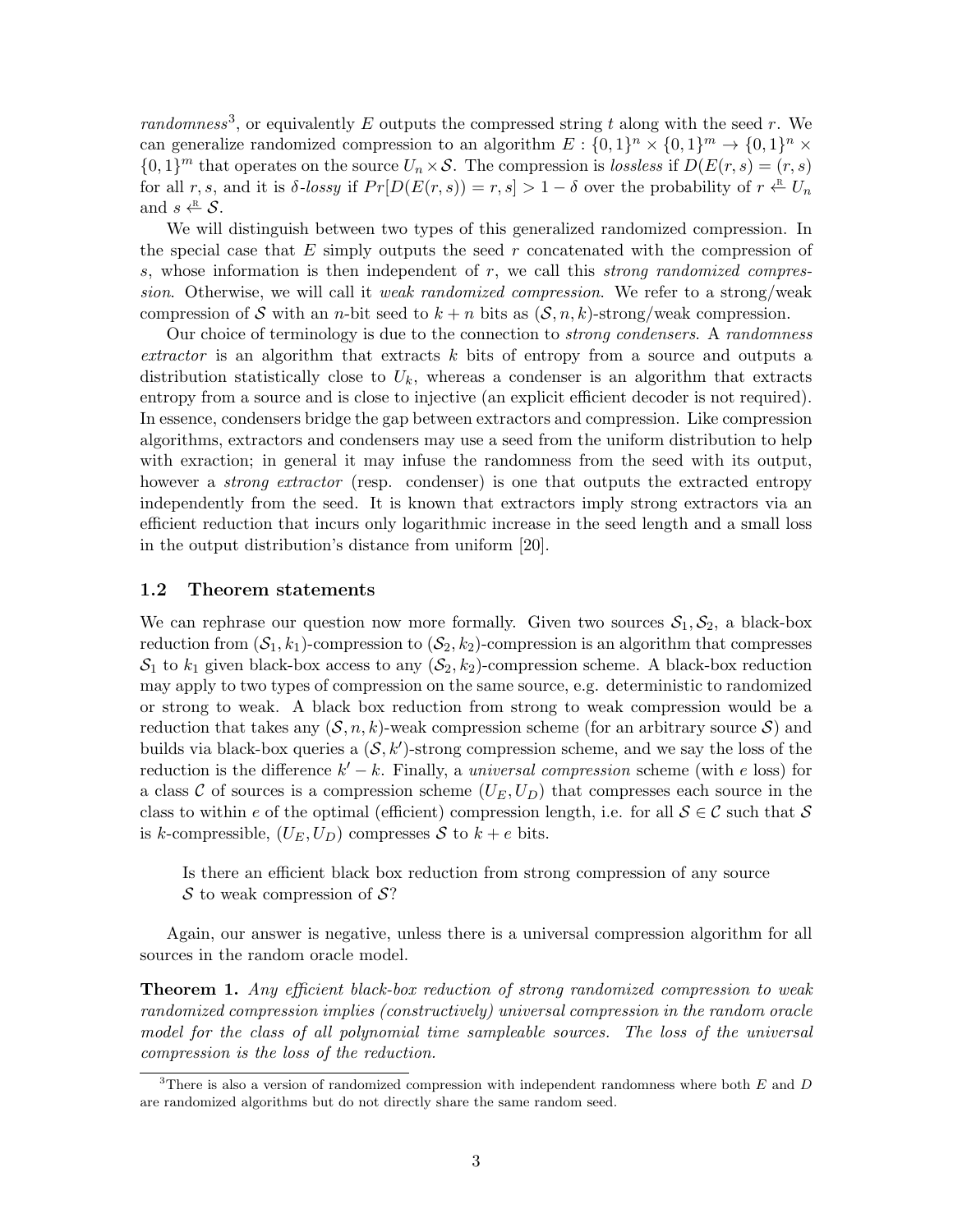In building towards this theorem we first prove a slightly weaker statement, which says that any black-box reduction of (deterministic/seedless) compression to weak compression for a particular source (with small loss) can be used to construct a near optimal compression scheme for that source. It turns out that this restriction is seemingly necessary for the analysis of the proposition. We are then able to generalize the result to any reduction from strong randomized compression to weak compression by using the fact that any compression scheme can be derandomized at small loss [\[21\]](#page-18-1). We can also make a similar generalization to  $\epsilon$ -lossy compression (for small  $\epsilon$ ).

**Proposition 1.** For any polynomial time sampleable k-compressible source  $S$ , integers n and  $e < n - \omega(\log n)$ , given an explicit black box reduction B from  $(S, k + e)$ -compression to  $(S, n, k)$ -weak randomized compression we can construct from B an  $(S, k + e)$ -compression scheme  $(B_E, B_D)$  (i.e. without knowing an  $(S, k)$ -compression scheme explicitly).

In light of these results, the most we can realistically conjecture is a certain kind of knowledge assumption<sup>[4](#page-3-0)</sup>: to construct a randomized compression scheme for a source S (i.e. that compresses  $U_n \times S$  to k bits) one must "know" a strong compression scheme that compresses  $S$  itself to k bits.

**Assumption 1.** For all sampleable sources S and a  $(S, n, k)$ -weak compression scheme  $(E, D)$ , there exists a  $(S, k + o(n))$  strong compression scheme  $(E^*, D^*)$ . Moreover, for any "adversary" A that on inputs S and n outputs  $(E, D)$ , there exists an efficient "extractor" which observes  $\mathcal{A}$ 's internal state and outputs  $(E^*, D^*)$ .

### 1.3 A connection to proofs of storage

A variety of cryptographic proofs of storage have been proposed througout the literature. These are interactive protocols between and prover (e.g. server) and verifier (e.g. client) with different goals relating to statements about the prover's storage. Proofs-ofretrievability (PoR) [\[13\]](#page-17-2) demonstrate that the prover can retrieve some specified data known to the verifier. Public-key PoR allows for the verification of these proofs to be outsourced to a verifier who only obtains a cryptographic commitment or authentication tag from the client referencing the data. Unless the data is incompressible, a PoR does not prove anything to the verifier about how much space the prover is using in order to retrieve the file, particularly in the public-key setting where the prover may collude with the client. In proofs-of-space (PoS) [\[8\]](#page-17-3) a time-constrained prover demonstrates that it is storing some incompressible string of  $\Omega(N)$  bits, and therefore using at least  $\Omega(N)$  bits of space. Proofsof-secure-erasure (PoSE) [\[17\]](#page-18-3) are similar to PoS and are used by a storage-bound prover to demonstrate that the prover has erased all of its storage. This is in essense an extremely tight PoS that no adversary can pass if it uses strictly less than  $N$  total bits of storage, although there is also a weaker form of PoSE that proves erasure of all but at most  $\epsilon N$ bits [\[14\]](#page-17-4). They were suggested as a way for embedded devices with small memory to prove to a server that it has erased private data or all prior code before an update (to wash out malware).

Rational proofs of storage Storage enforcing commitments [\[12\]](#page-17-5) were a precursor to PoR in which the prover must dedicate a minimum amount of storage in order to pass the protocol for a committed file  $F$  (preprocessed by a client with a secret key). The protocol

<span id="page-3-0"></span> $4$ These are common in proofs of knowledge, e.g. knowledge of exponent assumptions [\[2\]](#page-17-6).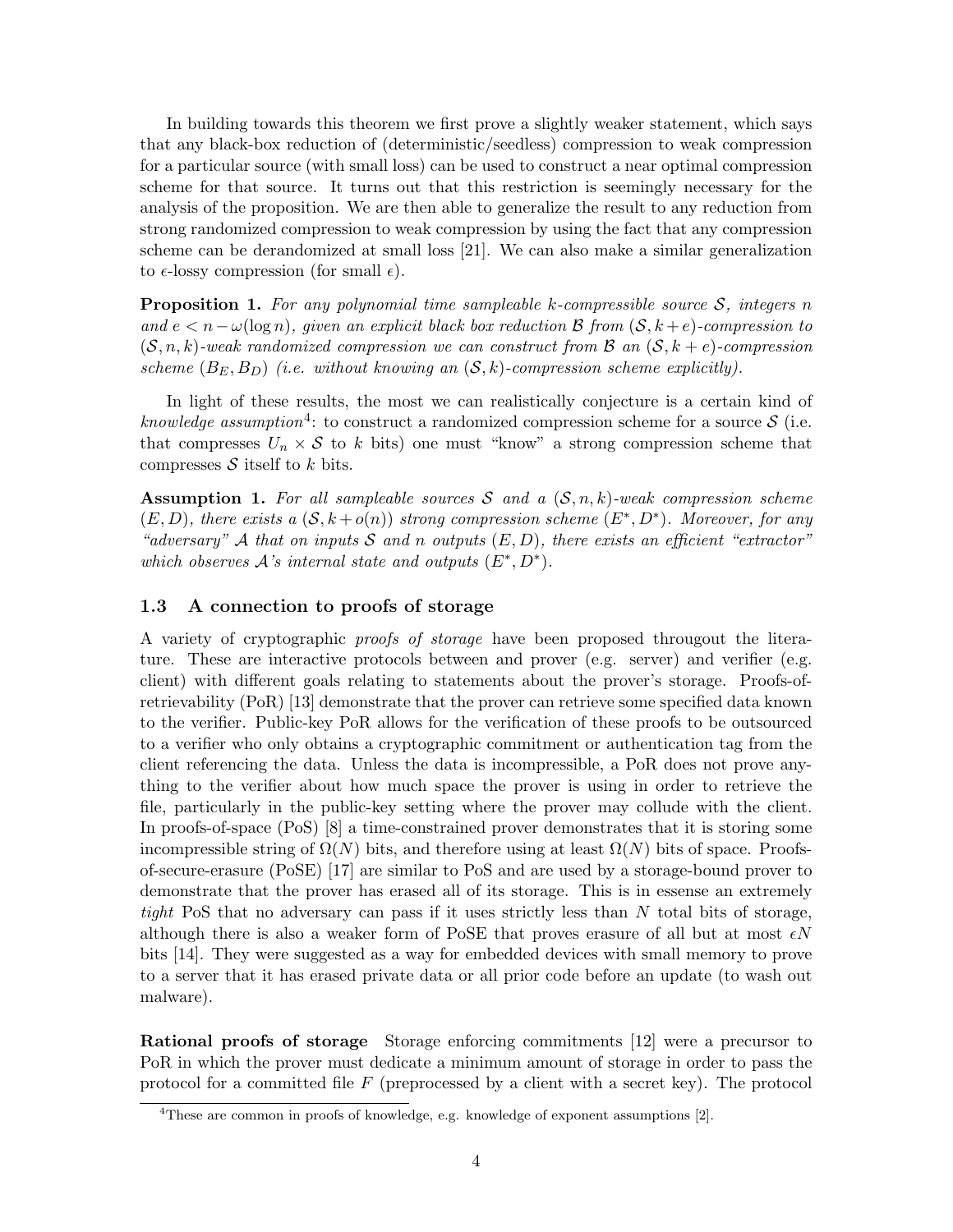does not guarantee that the prover is actually storing  $F$ , however a prover who does not would "waste" the space as it cannot use this space to store any other "meaningful" data. Hourglass schemes [\[22\]](#page-18-4) were proposed as a generic method to prove that a server is storing data encoded in a specified format, in particular for the use cases of encryption-at-rest and file watermarking. Another special case of this type of protocol is a proof of data replication, which demonstrates the server is storing data encoded in a redundant format. These have been studied in a variety of models. The system Mirror [\[1\]](#page-17-7) considered proofs of data replication as a special kind of private-verifier PoR in which the server replicates the client's initially preprocessed file. A more recent line of works introduced proofs-ofreplication (PoRep) as a hybrid of a PoR and PoS that demonstrates in a publicly verifiable way that the prover is using space to store a unique replica of a file, or even several unique replicas of the same file [\[3,](#page-17-8) [10,](#page-17-9) [18,](#page-18-5) [19\]](#page-18-6). The threat model considered in all of these works is a rational adversary that acts to minimize its storage costs.

Composable security Formal security models have been proposed for the various types of proofs of storage. However, the matter of composability has received sparse treatement. Indeed in some cases, in particular PoR and PoS, composition does not seem difficult to deal with. Moran and Orlov [\[16\]](#page-17-10) formally addressed amortization-resistance of their proofsof-spacetime (PoST, a variant on PoS), showing that a prover engaging in  $k$  simultaneous copies of the PoST must be using  $k$  times as much space. Intuitively, PoS protocols are proved secure in the random oracle (RO) model by showing that adversary who passes the protocol with less space would be able to compress a random function, hence security under composition is achieved by forcing the prover to use different oracles in each instance (e.g. seeding each with a unique identifier). In the case of PoR, security implies the existence of an explicit public extraction algorithm that (given a key from the client) can extract the data itself from repeated protocol interactions with the prover. Therefore, as long as the extractors for each of several protocols operating in parallel on distinct data files are still able to publicly extract the respective files, then security is preserved. A formal security analysis showing that soundness is indeed preserved under composition is warranted, but would not be surprising in a suitable model given the existence of UC-secure proofs of knowledge [\[5,](#page-17-11) [11\]](#page-17-12) where the knowledge extractor is weaker.

In this work we focus on a very different and overlooked composition issue, which we suggest is critical to the security definition of a class of proof-of-storage protocols including proofs of secure erasure, storage enforcing commitments, and proofs of replication. A common thread between the security underlying these proofs of storage is the implicit assumption that storing an incompressible random string "wastes" space and therefore cannot serve any other useful purpose than passing the proof, or alternatively that the incompressibility of the data encoding implies the server might as well store it in a particular format. Of course storing a random string could be useful for other protocols in ways that have nothing to do with storage, for example a common reference string (CRS) or password, but we focus specifically on how the incompressible string might actually be used as a seed to compress overall storage.

## 2 "Weak Compression Attacks" on Proofs of Storage

Before providing the main formal results of this paper, we first provide an overview of the consequences of weak compression for several types of proof of storage.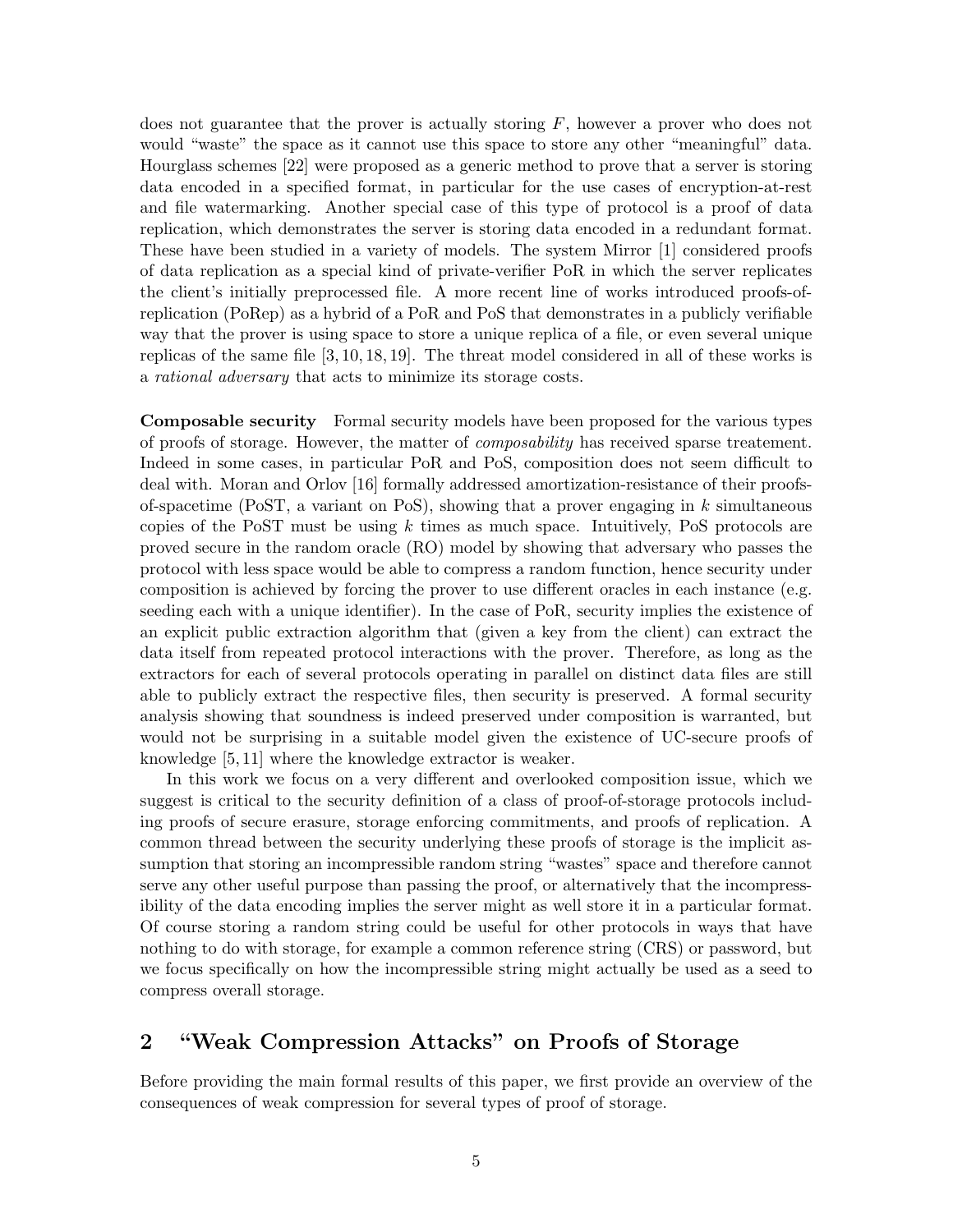**Proofs of secure erasure** A PoSE that guarantees erasure of only  $(1 - \epsilon)N$  bits may somehow be used to compress the orginally stored data of size  $\Omega(N)$  down to less than  $\epsilon N$  bits, which can fit in the remaining storage. This wouldn't prove data erasure at all. For security to make sense the verifier must know a lower bound on the compressibility of the data (e.g. the entropy of its source) and tune the protocol security parameters so that  $\epsilon N$  is below this bound. The entropy of the data might be quite small relative to its best known compression, leading to an inefficient scheme. The verifier might instead tune  $\epsilon$ based instead on some assumption of the best known compression scheme. Our only point here is that considering best known compression of the source is insufficient: it does not rule out a weak randomized compression that entangles the PoSE randomness together with the original data. The verifier would need to have some approximation of the best known weak randomized compression scheme as well.

Storage enforcing commitments The possibility of weak compression poses a more fundamental issue for storage enforcing commitments [\[12\]](#page-17-5). Security is achieved by arguing that an adversary cannot both pass the proof and deviate from the protocol without "wasting" space, or at least it does not save more than an  $\epsilon$  fraction of its storage by doing so (with  $\epsilon$  arbitrarily small). In particular, the prover may either use the space to store some data of interest, or it stores a random "useless" string. However, this security intuition is violated if the prover can use the random string to compress other auxiliary data on its disk.

Hourglass schemes Hourglass schemes force a prover to dedicate storage resources to a particular encoding of a file. In the case of data-encryption, the prover is forced to dedicate resources to retrieving an encryption of the file. If the prover additionally chooses to store a plaintext copy of the file then it must double its resources. This is considered irrational behavior in the threat model considered. Weak compression does not seem to pose any isses for this particular use-case as it would not decrypt the data, and therefore would preserve the intended format. However, this may not be the case for other types of encodings. A prime counterexample is data replication.

**Proofs of replication** Proofs-of-replication require a security property that no adversary can save storage space by deviating from storing data of interest in a redundant format. More precisely, this format is called an N-replication of a data file  $D$  if it is a string s that can be partitioned into  $N$  independent substrings, each of which can be independently passed to a universal extraction algorithm that outputs the data D.

Naturally, the adversary could sabotage the replication by using say the first  $\lambda$  bits of s as a key to encrypt the rest, and store the transformed string s' that includes the  $\lambda$  bit key and ciphertext. Since the adversary can efficiently decode  $s$  from  $s'$  it will still pass the protocol with the same success probability (i.e. it *efficiently* decodes  $s'$  and retrieves s, and then follows whatever protocol behavior it would have initially on s). Indeed, such "scrambling" attacks are impossible to prevent as there is always a trivially fast way to encode/decode one's state in a way that destroys the N-replication format.

The best security one could hope for is that there is no sabotage attack that saves the adversary storage costs. In fact, as s itself is incompressible (due to the fact that it embeds data inside a proof of space), no sabotage attack could compress s. However, this rational security argument breaks down in the presence of auxiliary information as there may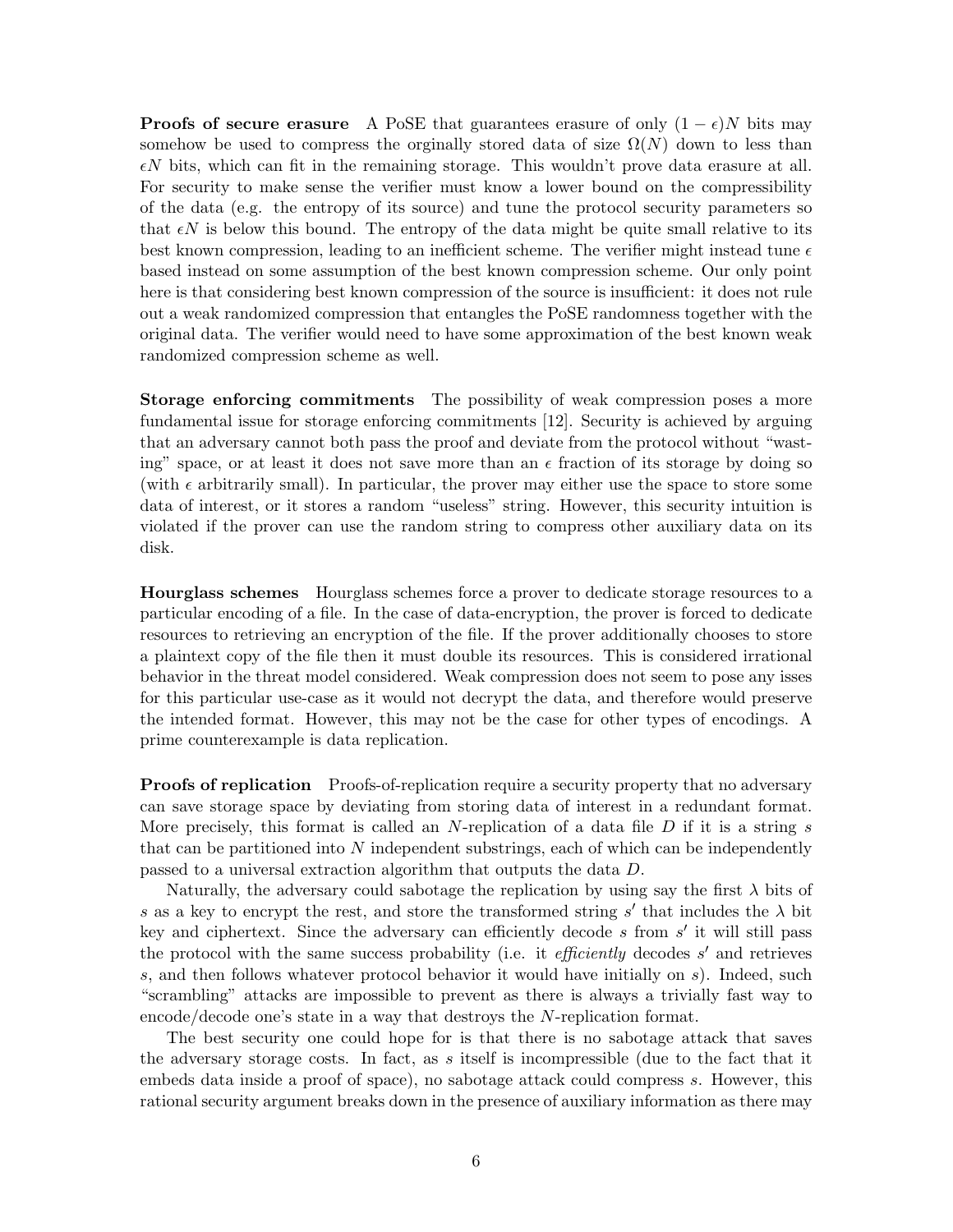plausibly exist some weak compression scheme that jumbles s together with auxiliary data. This could of course destroy the N-replication format. To formally prove that N-replication is rational (or at least  $\epsilon$ -rational, in that the prover cannot save more that  $\epsilon |s|$  storage via a sabotage attack) one must at a minimum show/assume that any weak compression of s together with auxiliary data can be converted to a strong compression that just compresses the auxiliary data and stores s separately with negligible overall storage compression loss.

### 3 Preliminaries

### 3.1 Compression schemes

**Definition 1** (Compression scheme). An  $(S, k)$ -compression scheme for a source S over  ${0,1}^m$  is a pair of polynomial time algorithms  $(E, D)$  such that  $E: \{0,1\}^m \rightarrow \{0,1\}^k$  and  $D(E(s)) = s$  for all  $s \in Sup(\mathcal{S})$ .

**Definition 2** (k-Compressible). A source S over  $\{0,1\}^m$  is k-compressible if there is an efficient compression scheme  $(E, D)$  for S such that  $E: \{0,1\}^m \to \{0,1\}^k$  and  $D(E(s)) = s$ for all  $s \in Sup(\mathcal{S})$ .

**Definition 3** (Randomized compression/weak compression). An  $(S, n, k)$ -randomized compression or weak compression for a source S over  $\{0,1\}^m$  is a compression scheme which uses an n bit seed in order to compress. Formally,  $E: \{0,1\}^n \times Sup(\mathcal{S}) \rightarrow \{0,1\}^{n+k}$  (where  $m > k$ ). If  $Pr(D(E(r, s)) = r, s) = 1 - \delta$ , we say that the scheme is  $\delta$ -lossy. When  $\delta = 0$ we say it is lossless.

By analogy to strong extractors, we define the case where the output of  $E$  in the randomized compression scheme is simply the random string r concatenated with a compression of s.

**Definition 4** (Strong compression). An  $(S, k)$ -strong randomized compression scheme is one in which  $E(r, s) = \tau$  for  $r \circ \tau \in \{0, 1\}^k$ . If  $Pr(D(E(r, s)) = s) = 1 - \delta$ , then we say the scheme is  $\delta$ -lossy. In the special case when r is empty, we call this strong deterministic compression.

**Definition 5** (Universal compression). A universal compression scheme with e loss for a class C of functions is a compression scheme  $(U_F, U_D)$  that compresses each source in the class to within e of the optimal (efficient) compression length. That is, for all  $S \in \mathcal{C}$  where S is k-compressible,  $(U_E, U_D)$  compresses it efficiently to  $k + e$  bits.

**Definition 6** (Black-box reduction). Let S be an arbitrary source. A black-box reduction from  $(S, k')$  compression to  $(S, k)$  is an oracle algorithm  $\mathcal{B} = (B_E^o, B_D^o)$  that implements an  $(S, k')$ -compression scheme making black box queries to any  $(S, k)$ -compression scheme. Note that  $k' \geq k$  and we call  $e = k' - k$  the loss of the reduction.

Finally, we introduce the notion of a compression game, which will be used in our analysis. Informally, a compression game consists of an encoder and decoder, both of which have access to an oracle. The encoder is given a string s to compress and it has a small (compared to the size of s) channel to communicate with the decoder. The decoder must use the oracle and the small piece of information from the encoder in order to correctly output s. More formally: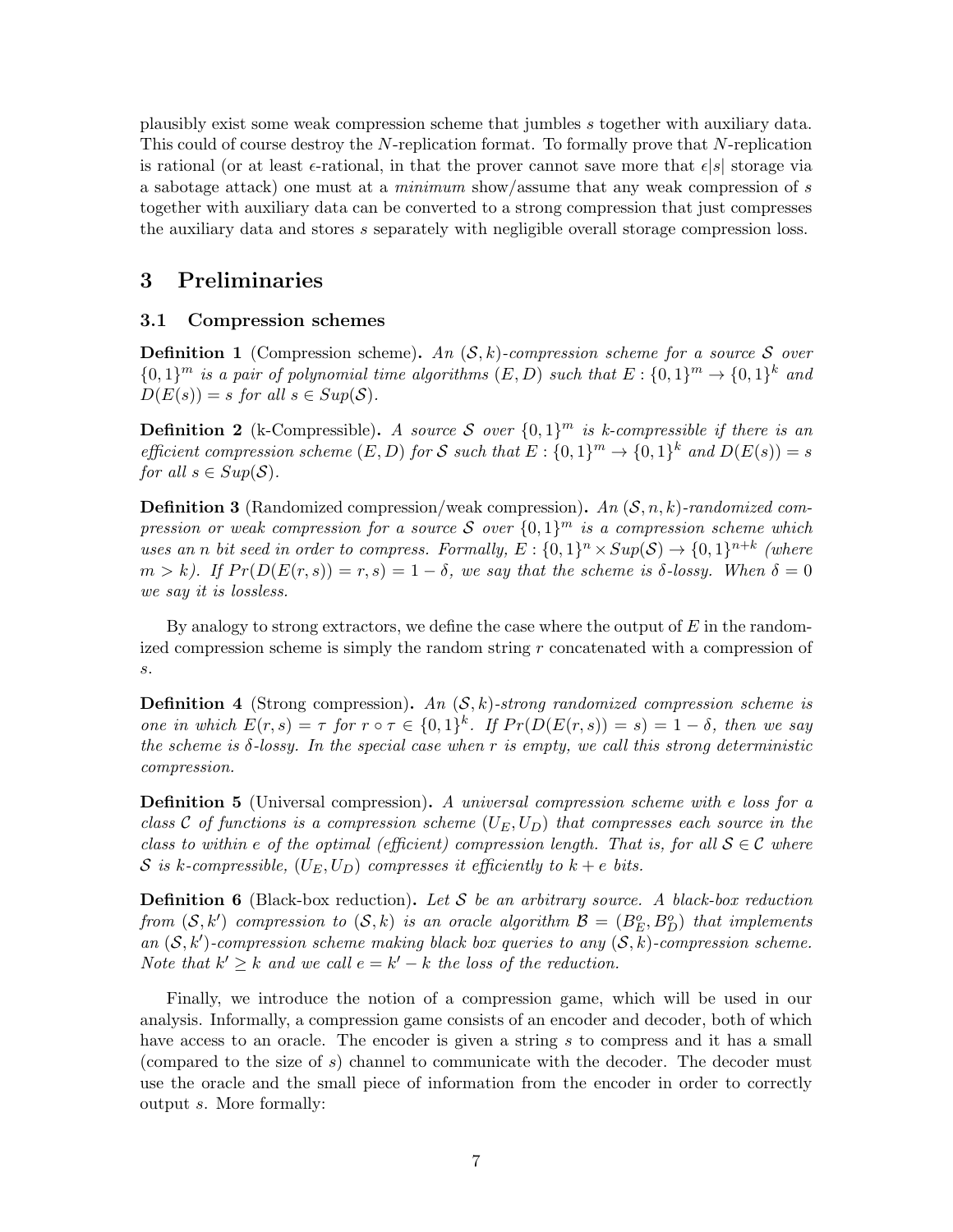**Definition 7** (Compression game). Let S be a set such that  $|S| > 2^n$ . A compression game for A is a tuple  $(A_1, A_2, \mathcal{O}, k)$ . Here,  $A_1$  and  $A_2$  are randomized algorithms which have  $access to the oracle  $O$ . The compression game proceeds as follows$ 

- 1. (Offline phase)  $A_1$  and  $A_2$  make poly(n) queries to the oracle and save the responses.
- 2.  $A_1$  receives a challenge  $s \stackrel{\text{R}}{\leftarrow} S$ . It makes poly(n) queries to the oracle and generates a k-bit message  $t \in \{0,1\}^k$  to send to  $A_2$ .
- 3.  $A_2$  obtains the input t and makes  $poly(n)$  queries to the oracle. It outputs s'.

The probability of sucess of the compression game is defined as  $Succ(A, S, k) = Pr_{s \in S}(s' = k)$ s).

Derandomization and lossless compression The following two facts are from [\[21\]](#page-18-1). The first states that randomized compression schemes can be derandomized for a small loss under reasonable assumptions. The complexity assumption that there exists  $E =$ DTIME(2<sup>O(n)</sup>) of circuit complexity  $2^{\Omega(n)}$  implies that for any  $t(n) = O(\text{poly}(n))$  there exists a pseudorandom generator  $G: \{0,1\}^{\ell(n)} \to \{0,1\}^{t(n)}$  with  $\ell(n) = O(\log n)$  such that no circuit of size  $t(n)$  can distinguish the output of G from uniform with probability greater than  $1/t(n)$ .<sup>[5](#page-7-0)</sup> The existence of this pseudorandom generator is then used to prove Fact [1.](#page-7-1)

<span id="page-7-1"></span>**Fact 1.** Suppose there is a function in  $E = DTIME(2^{O(n)})$  of circuit complexity  $2^{\Omega(n)}$ . For every efficient compression scheme  $(E, D)$  with shared randomness implies (in a black box manner) a determinisitic compression scheme  $(E', D')$  such that if  $(E, D)$  compresses  $S \in \{0,1\}^n$  to length m, then  $(E', D')$  compress S to length  $m + O(\log(n))$ .

Remark: random oracles In the random oracle (RO) model, derandomization is possible without further complexity assumptions because the RO can be queried on any  $O(\log n)$ size seed to obtain a uniform random string. Thus, Fact [1](#page-7-1) holds in the RO model without further assumptions.

The second fact shows that in the case of shared randomness, a lossy compression scheme can be made lossless for a small decrease in compression.

<span id="page-7-2"></span>**Fact 2.** Suppose  $(E,D)$  (which share randomness) can efficiently compress  $S \in \{0,1\}^n$  to length m with decoding error  $\varepsilon$ . Also suppose that for all  $x \in Sup(S)$ ,  $|E(s)| \geq m_0$ . Then S is efficiently compressible to lenth  $m + \varepsilon(n - m_0) + 1$  with shared randomness and no error.

We state the following fact from [\[7\]](#page-17-13).

<span id="page-7-3"></span>**Fact 3.** For any randomized encoding scheme  $(E, D)$  where  $E: \{0,1\}^{\lambda} \times \{0,1\}^n \rightarrow \{0,1\}^m$ and  $D: \{0,1\}^{\lambda} \times \{0,1\}^m \rightarrow \{0,1\}^n$  such that  $Pr[D(\rho, E(\rho, x)) = x] \geq \delta$  over  $x \leftarrow R \{0,1\}^n$ and  $\rho \stackrel{\text{R}}{\leftarrow} \{0,1\}^{\lambda}$  then  $m \geq n - \log(1/\delta)$ .

### 3.2 Indistinguishability games

We define a generic indistinguishability game for two function families. The game is between a challenger and an adversary who makes a sequence of queries (at most a polynomial number in the size of the domain/range).

<span id="page-7-0"></span><sup>&</sup>lt;sup>5</sup>The same complexity assumption implies  $BPP = P$ .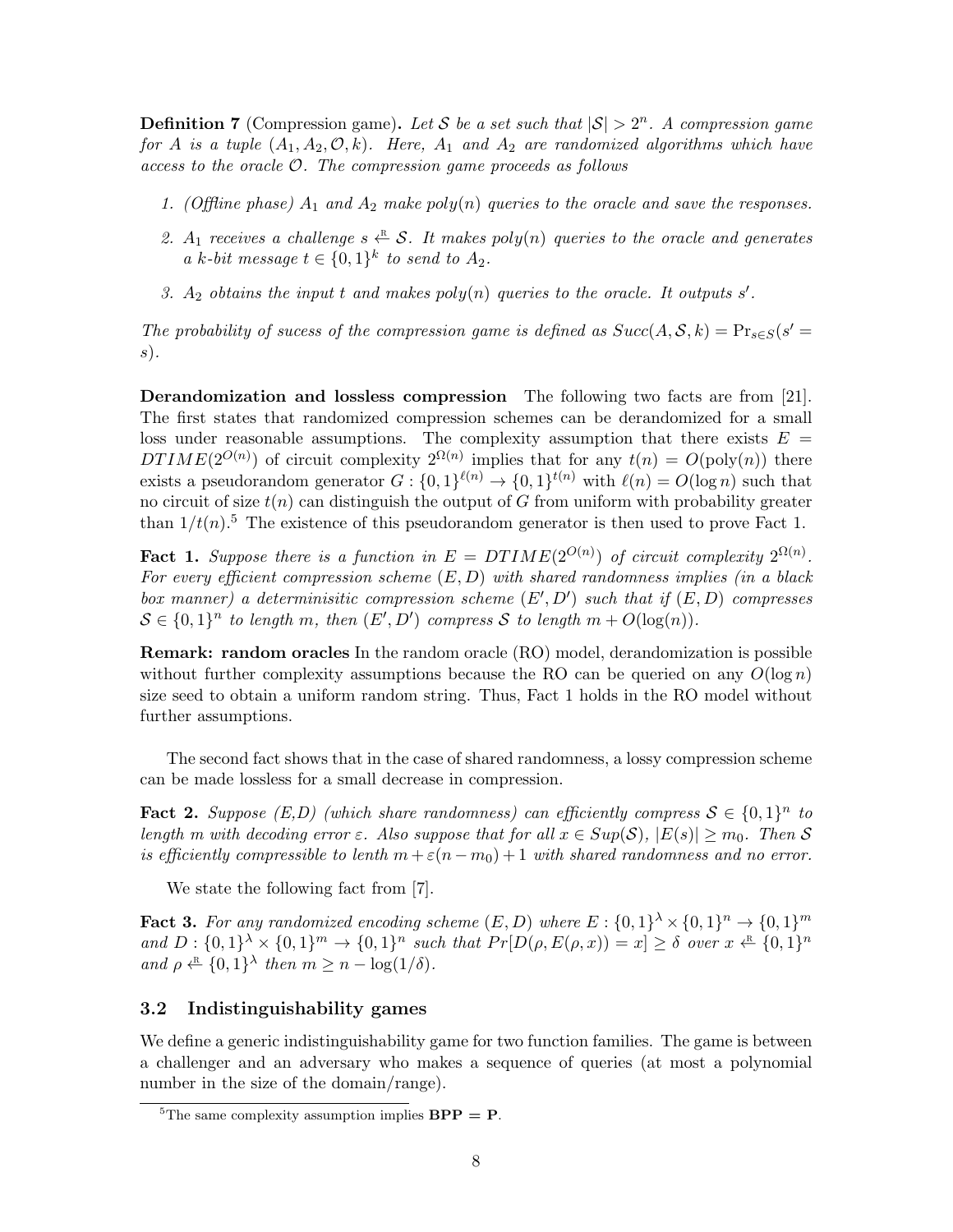<span id="page-8-0"></span>**Definition 8.** Let  $\mathcal{F}_0$  and  $\mathcal{F}_1$  be two function families on finite sets X to Y, where  $|X| = m$ and  $|Y| = n$ . For  $\ell \in \mathbb{Z}, b \in \{0, 1\}$ , the game IND<sup>A</sup>( $\mathcal{F}_1, \mathcal{F}_2, \ell, b$ ) is defined as follows:

- 1. The challenger samples  $f \leftarrow R_b$
- 2. A submits a polynomial number of queries  $q_1, ..., q_\ell$  to the challenger where  $q_i \in$  ${0,1}^m$ , and the challenger responds to each ith query with  $f(q_i)$ . The queries are made adaptively (the adversary receives each response before making the next).
- 3. A outputs a bit  $\hat{b} \in \{0,1\}$  (i.e. a quess as to which function family f was sampled from).

Let  $W_0$  denote the event A outputs 1 at the end of the game when  $b = 0$  and  $W_1$  the event that it outputs 1 when  $b = 1$ . We define the aversary's advantage as  $\mathsf{Adv}^{\mathcal{A}}(\mathcal{F}_1, \mathcal{F}_2, \ell) =$  $|Pr[W_0] - Pr[W_1]|$ .

We cite a well known fact about the indistinguishability of random permutations on a set X of size  $2^m$  from a random function on X for  $poly(m)$  bounded adversaries (see e.g. [\[4\]](#page-17-14)).

<span id="page-8-2"></span>Fact 4. Let X be a finite set of size n, let  $Perm(X)$  denote the family of all permutations on  $X \to X$ , and let **Func**(X) denote the family of all functions on  $X \to X$ . For any A,  $Adv^{\mathcal{A}}(Perm(X), Func(X), \ell) < \ell^2/2n$ .

Indistinguishability of two distributions over a larger support can be more generally characterized by the statistical distance of two distributions.

**Definition 9.** If  $X_1, X_2$  are two random variables distributed over a common finite support  $\Omega$  then their statistical distance is defined to be  $\Delta(X_1, X_2) = \frac{1}{2} \sum_{s \in \Omega} |Pr[X_1 = s] - Pr[X_2 = s]$  $s$ ].

<span id="page-8-1"></span>**Fact 5.** Let E denote an event over a finite probability space  $\Omega$ . Let  $X_1$  and  $X_2$  be two random variable distributions over  $\Omega$  and  $X_1|E$  and  $X_2|E$  the random variables conditioned on event  $E$ . Let  $E$  denote the complement event. Then:

$$
\Delta(X_1, X_2) \le P(E)\Delta(X_1|E, X_2|E) + (1 - P(E))\Delta(X_1|\bar{E}, X_2|\bar{E})
$$

*Proof.* By definition  $\Delta(X_1, X_2) = \frac{1}{2} \sum_{s \in \Omega} |Pr[X_1 = s] - Pr[X_2 = s]|$ . Expand  $Pr[X_1 = s]$  $s = P(E)Pr[X_1 = s|E] + (1-P(E))Pr[X_1 = s|\bar{E}]$  and likewise  $Pr[X_2 = s] = P(E)Pr[X_2 = s]$  $s|E| + (1 - P(E))Pr[X_2 = s|\overline{E}]$ . Using the triangle inequality we upper bound  $\Delta(X_1, X_2)$ by:

$$
\frac{1}{2} \sum_{s \in \Omega} |P(E)(Pr[X_1 = s | E] - Pr[X_2 = s | E])| + |P(\bar{E})(Pr[X_1 = s | \bar{E}] - Pr[X_2 = s | \bar{E}])|
$$

$$
= P(E) \Delta(X_1 | E, X_2 | E) + P(\bar{E}) \Delta(X_1 | \bar{E}, X_2 | \bar{E})
$$

Generalization to multiple oracles The indistinguishability game in Definition [8](#page-8-0) can easily be adapted so that each  $\mathcal{F}_b$  is a family of function tuples, where each tuple was sampled according to some constraint (e.g. a pair  $(f_1, f_2)$  such that  $f_2 = f_1^{-1}$  on a set X).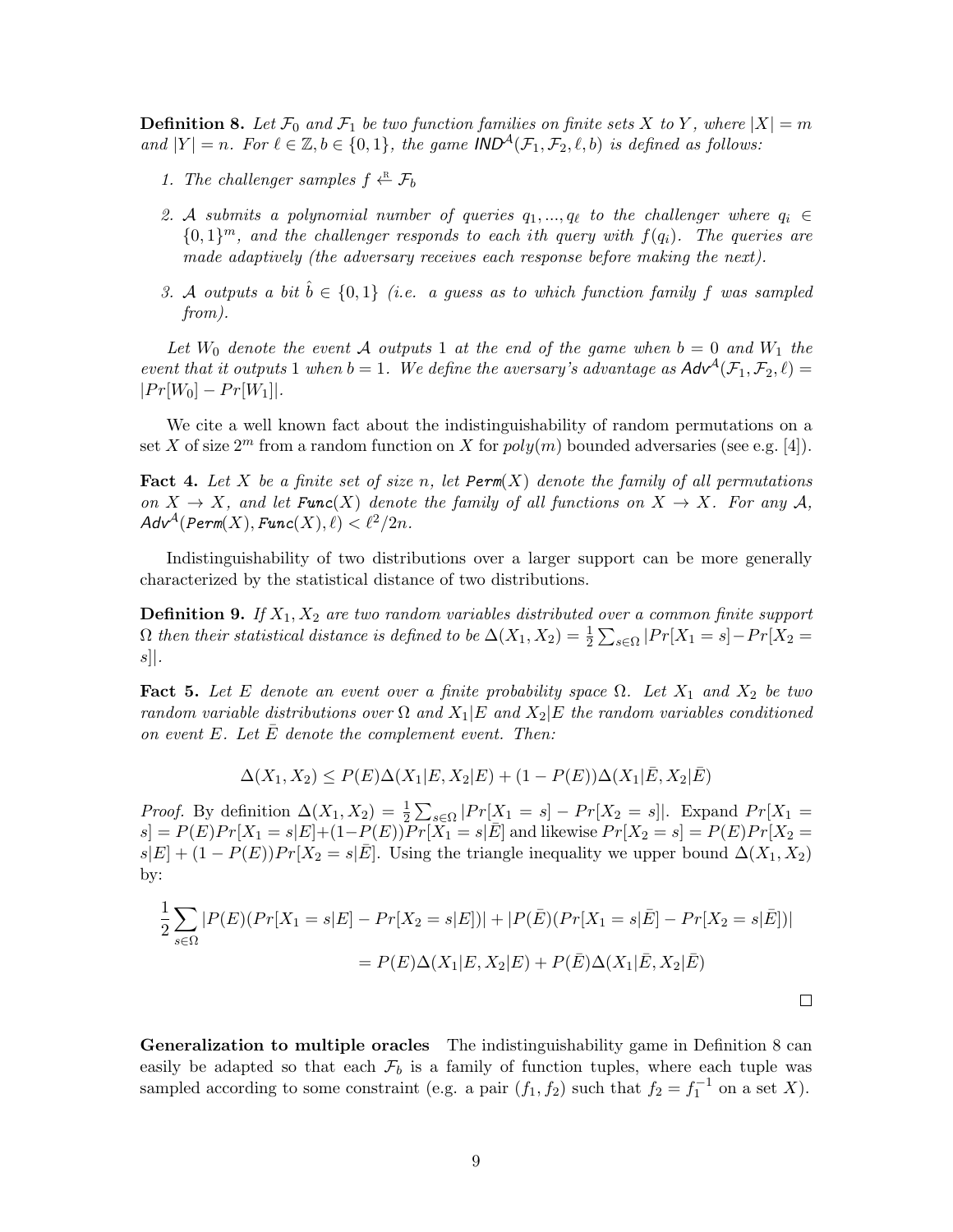### 4 (Im)possibility of strong to weak compression reduction

The bulk of our analysis is in the proof of Proposition 1. The high level structure is as follows. Given an  $(S, n, k)$ -weak compression scheme we construct another  $(S, n, k)$ -weak compression scheme which "encrypts" its output. Any black box reduction must be able to use this "encrypted" weak compression scheme to give an  $(S, k + e)$ -strong compression scheme. That is to say, the black box reduction must be able to play the compression game for S with oracle access to the "encrypted" weak compression, and compress S into  $k + e$ bits with at most a neglible reduction in the probability of success. We then show successive modifications to this compression game which improve (or at least do not reduce) the probability of success. This sequence of transformations ends with a compression game in which the oracle is simply a random function. In fact, because we are only able to prove that a reduction implies universal compression in the random oracle model, we might as well allow the existential compression scheme we construct to use a random permutation oracle  $\Pi$  and random function oracle  $H$  directly.<sup>[6](#page-9-0)</sup> (This allows us to skip several hybrid transformation steps in the proof). The transformation shows that if there is a black box reduction from strong  $(S, n, k)$  compression to weak  $(S, k + e)$  compression, then we can constructively modify this black box reduction algorithm into a strong  $(S, k + e)$  compression scheme that just queries a random oracle (oblivious to any other explicit compression scheme). Before going into the details of the proof, let us restate Proposition 1 and how Theorem 1 follows. The main difference between Proposition 1 and Theorem 1 is that Proposition 1 considers black box reductions from (deterministic) compression to weak compression, whereas Theorem 1 generalizes the result to consider more broadly black box reductions from strong (randomized) compression to weak compression.

**Proposition 1** For any polynomial time sampleable k-compressible source  $S$ , integers n and  $e < n - \omega(\log n)$ , given an explicit black box reduction B from  $(S, k + e)$ -compression to  $(S, n, k)$ -weak randomized compression we can construct from B an  $(S, k + e + \text{neg}(n))$ compression scheme  $(B_E, B_D)$  (i.e. without knowing an  $(S, k)$ -compression scheme explicitly).

**Theorem 1** Any efficient black-box reduction of strong (randomized) compression to weak compression implies (constructively) universal compression in the random oracle model for the class of all polynomial time sampleable sources. The loss of the universal compression is the loss of the reduction.

Proof of Theorem 1. By definition, an efficient black box reduction from strong to weak compression is an oracle algorithm  $B = (B_E^o, B_D^o)$  which will implement an  $(S, n, k + e(n))$ strong compression scheme by making black box queries to a  $(S, n, k)$ -weak compression scheme for any k, n, function  $e(.)$ , and source S.

As we are in the random oracle model, by Fact [1](#page-7-1) any strong compression scheme with an *n*-bit seed can be derandomized in a black-box way (by querying the oracle) with only  $O(\log n)$  compression loss. Therefore, given any  $(S, n, k)$ -weak compression, our reduction B' first uses B to construct an  $(S, n, k + e(n))$ -strong randomized compression scheme, and then derandomizes this to a  $(S, k + e(n) + O(\log n))$ -compression scheme. Therefore, B' is now a reduction from  $(\mathcal{S}, k + e(n) + O(\log n))$ -compression to  $(\mathcal{S}, n, k)$ -weak compression. Now we can invoke Proposition 1 to say that if  $S$  is in fact k-compressible, we can construct

<span id="page-9-0"></span> ${}^{6}$ Random oracles can be used to implement ideal ciphers [\[6\]](#page-17-15).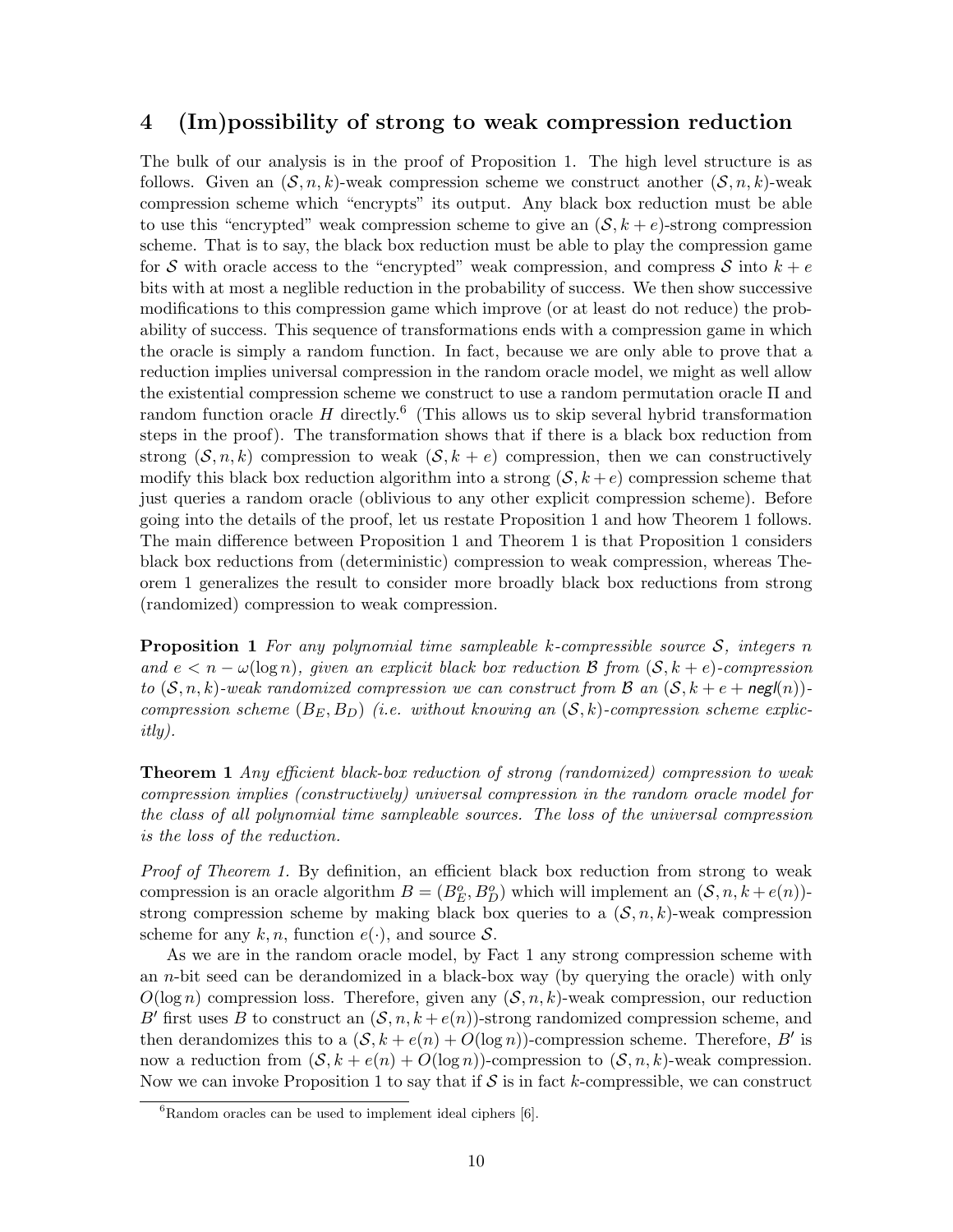from B' a  $(S, k + e(n) + O(\log n))$ -compression scheme B'' (all without knowing explicitly a  $(S, k)$  compression scheme). If for all  $k \in \mathbb{N}$  the original reduction B works for any k-compressible polynomial time sampleable source  $S$ , then  $B''$  is a universal compression scheme for all polynomial time sources (i.e. it performs almost as well as the optimal efficient compression scheme for each k-compressible source with up to  $e(n) + O(\log n)$  loss).

 $\Box$ 

Remark A similar argument can be made to generalize Theorem 1 to apply to any blackbox reduction of lossy strong compression to lossy weak compression (when the  $\epsilon$  loss of the compression is small). Given such a reduction we could take any weak compression scheme and artificially add some  $\epsilon$  error to make it lossy, then use the reduction to construct some  $\epsilon'$ -error lossy strong compression, and finally using Fact [2](#page-7-2) convert this to strong compression scheme with only  $\epsilon' n$  loss in compression (i.e. blowup in compression size). Of course as  $\epsilon \to 1$  this statement is vacuous (indeed in this case the encoding scheme behaves more like a randomness extractor/condenser, and as mentioned black-box reductions of strong to weak extractors are known).

#### 4.1 Proof of Proposition 1

By hypothesis we suppose S is a k-compressible source and  $\beta$  is a black box algorithm that can implement  $(S, k + e)$ -compression with oracle queries to any  $(S, k, n)$ -weak randomized compression scheme where  $e < n - \omega(\log n)$ . From here on let us write  $k' = k + e$ .

Let us recall briefly the high level structure of our argument. By hypothesis, there exists a  $(S, k)$ -compression scheme  $(E, D)$ . We will "weaken" this to a weak randomized compression scheme that randomizes its output with a random permutation, and then argue implausibility of the existence of an algorithm to recover a strong compression from black-box calls to this weak compression. Specifically, we show that given such an explicit black-box algorithm we could directly construct a strong compression of  $\mathcal S$  itself (in the random oracle model) without knowing  $(E, D)$ .

Now let us proceed formally. We will weaken  $(E, D)$  in two steps. First, we trivially turn  $(E, D)$  into a  $(S, n, k)$ -strong compression by appending an *n*-bit seed. Next we construct the weak randomized compression scheme  $(E', D')$  as follows.  $(E', D')$  will call a random permutation oracle  $\Pi$  for permutations on  $\{0,1\}^{n+k}$ , its inverse oracle  $\Pi^{-1}$ , and two random function oracles  $H_1: \{0,1\}^n \times \{0,1\}^m \to \{0,1\}^{n+k}$  and  $H_2: \{0,1\}^{n+k} \to \{0,1\}^n \times \{0,1\}^m$ .

- $E'(r, s)$ : On input  $(r, s)$  check if  $D(E(r, s)) = (r, s)$ . If so output  $\Pi(E(r, s))$ . Otherwise output  $H_1(r, s)$ .
- $D'(t)$  first computes  $(r', s') = D(\Pi^{-1}(t))$ . If  $E(r', s') = t$ , then output  $(r', s')$ . Otherwise output  $H_2(t)$ .

It is easy to see that  $E', D'$  compress to k-bits just as well as  $E, D$ . Let  $IP \subseteq \{0,1\}^n \times$  $\{0,1\}^m$  denote the subset of "invertible points" under  $(E, D)$ , i.e. the set of points  $(r, s)$ such that  $D(E(r, s)) = (r, s)$ . E' maps IP injectively into  $\{0, 1\}^{n+k}$ , and D' it its inverse on these points. This portion contains  $\{0,1\}^n \times S$ . The restriction of E' to IP is in fact distributed identically to a random injective function. This is because  $E'$  is itself injective on this restriction of its domain, and  $\Pi$  permutes its image to a random subset of  $\{0,1\}^{n+k}$ . On all other points outside of this domain  $E'$  maps to a random point. Likewise,  $D'$  implements a random function on all points outside  $E'(IP)$  i.e. maps these points to random points in  ${0,1}^n \times {0,1}^m.$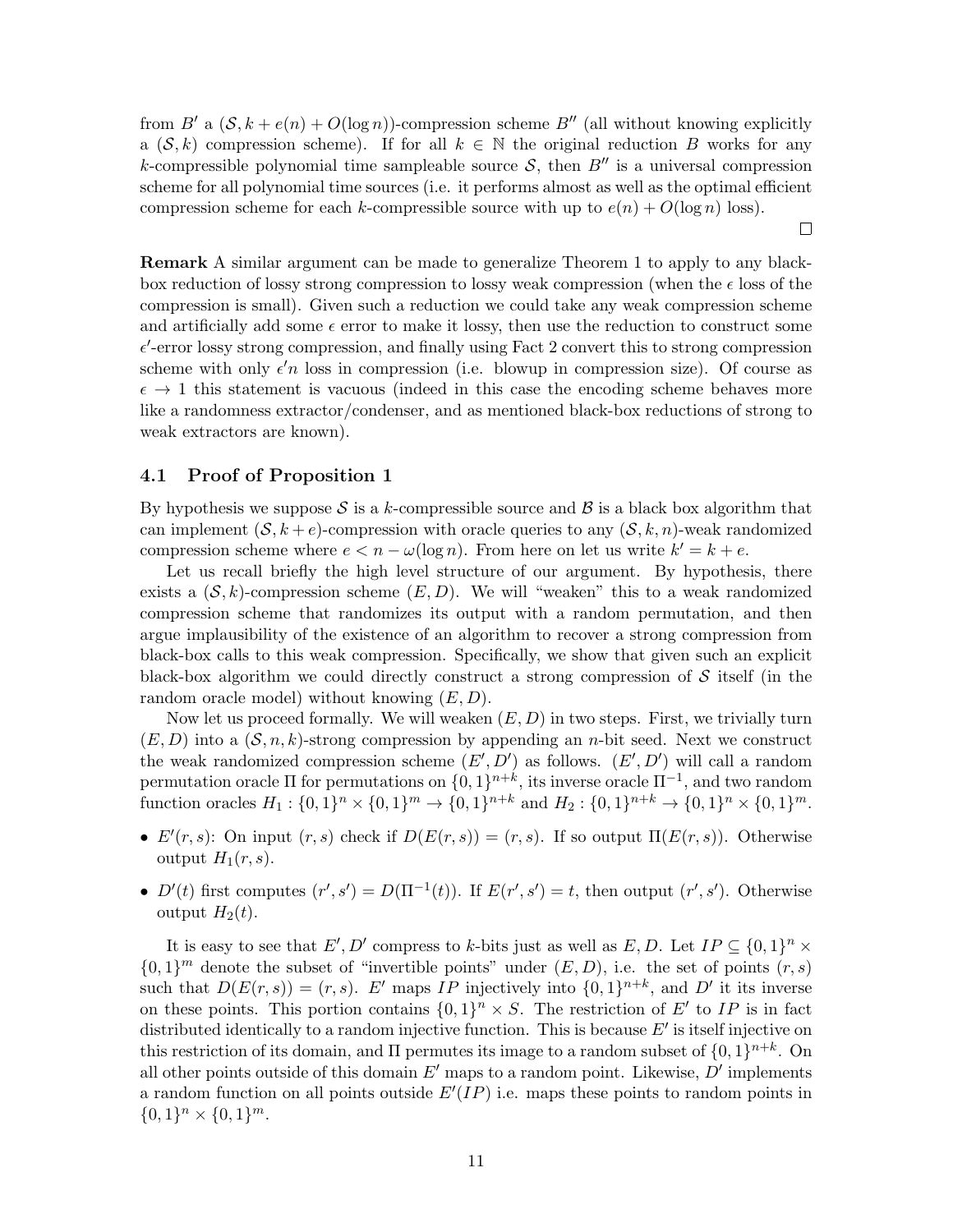Hybrid compression games Now we introduce a series of hybrid compression games where in each we either replace the oracles given to  $\beta$  or we restrict the behavior of  $\beta'$  in a way that does not decrease its probability of success in the compression game. When replacing the oracles (rather than restricting behavior) we argue that the probability  $\beta$ succeeds in the new game has at most negligible loss due to an indistinguishability argument (i.e. that when  $\beta$  queries its oracles according to its current restrictions it cannot distinguish between the old/new oracles with non-negligible probability). To make these arguments formal, we generally use  $\beta$  to construct a distinguisher that leads to some contradiction. Because the distinguisher must simulate the compression game for B, this is where we need the hypothesis that the source S is polynomial time sampleable. Since S and  $k'$  are fixed in each game we simply abbreviate the notation of the compression game with a pair of oracles  $(\mathcal{O}_1, \mathcal{O}_2)$  to a tuple  $(A_1, A_2, \mathcal{O}_1, \mathcal{O}_2)$ . Furthermore from here on we define  $S = \text{Sup}(\mathcal{S})$ .

Each hybrid game may introduce a negligible loss in the success probability of the compression game, thus the final  $\mathcal{B}'$  succeeds in k'-compression of S with probability at least 1 – negl(n). By Fact [2](#page-7-2) this can be converted into a  $k'$  + negl(n)-compression that succeeds with probability 1.

Our games are as follows:

- 1. Game  $\mathbf{1} = (B_E, B_D, E', D')$  this is the original compression game where  $B_E$  and  $B_D$  are the components of the black-box reduction  $\mathcal B$  and  $E', D'$  are our constructed oracles. By hypothesis,  $Succ(B_E, B_D, E', D') = 1$ .
- 2. Game  $\mathbf{2} = (B_E, B_D, F, F^{-1})$  this game replaces the oracles with two randomly sampled functions  $F, F^{-1}$  subject only to the constraint that  $F^{-1}$  is the inverse of F on IP.
- 3. Game  $\mathbf{3} = (B'_E, B'_D, F, F^{-1})$  this game restricts the queries of  $B'_E$  and  $B'_D$  so that both:
	- (a) Do not repeat queries to either oracle.
	- (b) Do not query an inverse oracle on the output of a query already made, i.e. if a query  $F(q) = r$  is made then the query  $F^{-1}(r)$  is never made, and  $F^{-1}(r') = q'$ is made then  $F(q')$  is never made.

Additionally, both  $B'_E$  and  $B'_D$  start with a clean state containing no information about the oracle and make all the same (polynomial number) of queries to the oracle in the offline phase of the game).

- 4. **Game 4** =  $(B'_E, B'_D, F_1, F_2)$  this game replaces  $(F, F^{-1})$  with independently sampled random functions  $(F_1, F_2)$  subject only to the constraint that  $F_1$  is injective on IP and  $F_2$  is injective on  $F_1(I)$  (but they need not be inverses).
- 5. **Game 5** =  $(B'_E, B'_D, H_1, H_2)$  this game finally replaces the partially injective random functions  $F_1$ ,  $F_2$  with random functions  $H_1$ ,  $H_2$  subject to no constraints.

We use the notation Game  $i \approx$  Game  $i+1$  to denote indistinguishability and Game  $i \prec$ Game  $i + 1$  to denote a non-decreasing success probability.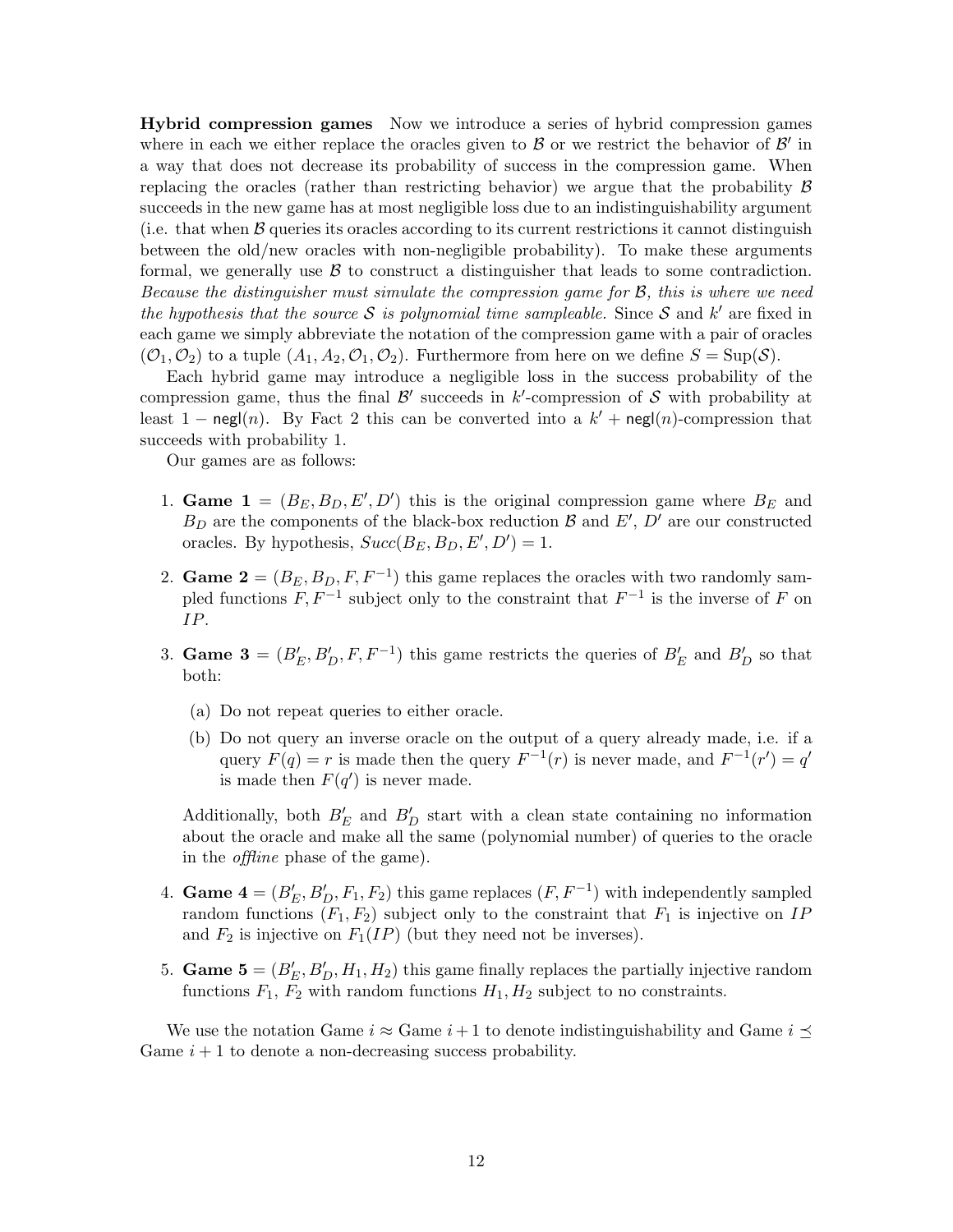### 4.1.1 Game  $1 \approx$  Game 2

Note that as explained above, Game 1  $\approx$  Game 2 follows immediately from how  $(E', D')$ were defined.  $E'$  is distributed identically to an injective random function on  $IP$ , and  $D'$  is its inverse on the image  $E'(IP)$ . On all other points they are identical to random functions.

#### 4.1.2 Game  $2 \preceq$  Game 3

Any time  $\beta$  would have made a repeat or an inverse query in Game 2,  $\beta'$  simply ignores making such a query. Instead, in the case for repeats it simply looks up the previous query and for inverses it can predict the the result from a previous query. Finally, the restriction that  $B'_E$  and  $B'_D$  make all the same offline queries is without loss of generality as these can be preprocessed and hardcoded into both  $B'_E$  and  $B'_D$  before they enter the "online" phase.

### 4.1.3 Game  $3 \approx$  Game 4

**Step 1** Consider any finite sets X, Y where  $|X| = m$  and  $|Y| = n$  for  $m > n$ , and a fixed subset  $S \subseteq X$  where  $|S| \leq n$ . Define F to be the family of function pairs  $F_1: X \to Y$  and  $F_2: Y \to X$  such that  $F_1$  is injective on S and  $F_2$  is injective on  $F_1(S)$ . Define G to be the family of function pairs  $F_1 : X \to Y$  and  $F_2 : Y \to X$  such that  $F_1$  is injective on S and  $F_2 = F_1^{-1}$  on  $F_1(S)$ .

Clearly, any adversary that can distinguish between Game 3 and Game 4 with  $\ell =$  $poly(n)$  queries can be used to win the game  $\text{IND}^{\mathcal{A}}(\mathcal{F}, \mathcal{G}, \ell, b)$ , as the only difference between these two games is the sampling of its oracles from these two different distributions. Our first objective is to show that any adversary that has non-negligible probability of distinguishing these games must make what we will call a *witness query pair*, which is a query  $q$  to  $F_1$  and r to  $F_2$  such that  $r = F_1(q)$  or  $q = F_2(r)$ . Intuitively, this is the only way to distinguish the distributions as they only differ in the fact that one pair are inverses on the set S.

<span id="page-12-0"></span>Claim 1. If  $Adv^{\mathcal{A}}(\mathcal{F}, \mathcal{G}, \ell) > \epsilon(n, m)$  for non-negligble  $\epsilon$  and  $\ell < poly(n, m)$ , then either A makes a witness query in  $IND^{\mathcal{A}}(\mathcal{F}, \mathcal{G}, \ell, 0)$  or in  $IND^{\mathcal{A}}(\mathcal{F}, \mathcal{G}, \ell, 1)$  with non-negligible probability.

*Proof.* We define several random variables and events over the randomness of  $A$ ,  $F_1$ , and  $F_2$  sampled in both experiments. Let  $\mathbf{q} = (\hat{q}_1, ..., \hat{q}_{\ell_1})$  denote a vector of random variables representing the values of  $\mathcal{A}$ 's sequence of queries to  $F_1$  and let  $\mathbf{r} = (\hat{r}_1, ..., \hat{r}_{\ell_2})$  denote  $\mathcal{A}$ 's sequence of queries to  $F_2$ .

Let  $W_0$  denote the event that in the experiment with  $b = 0$  the queries q and r contain a witness pair, i.e.  $F(\hat{q}_i) = \hat{r}_i$  or  $F(\hat{r}_i) = \hat{q}_i$  for some i, j. Let  $W_1$  denote the same event in the experiment with  $b = 1$ . Finally let  $W = W_0 \vee W_1$ .

Let  $View_b$  denote  $A$ 's view of all queries and oracle responses in the experiments with  $b = 0$  and  $b = 1$  respectively.

We show that  $View_0|\bar{W} \approx View_1|\bar{W}$ , i.e. the two views are identically distributed conditioned on the event that neither sets of queries in each game contain a witness pair. We can show this by finite induction on the number  $\ell$  of queries. For  $\ell = 0$ , no queries have been made so the distributions of the views are vacuously identical. Now assume that for any  $\ell = i$  sets of queries the two views are identical. Consider  $\ell = i + 1$ . The partial views in both experiments after the first  $i$  queries are identical by assumption, therefore the  $i + 1$ st query will be sampled identically in both cases. This is either a query q to  $F_1$  or r to  $F_2$ . Conditioned on  $\bar{W}$ , q was never the output of some query to  $F_2$  (in either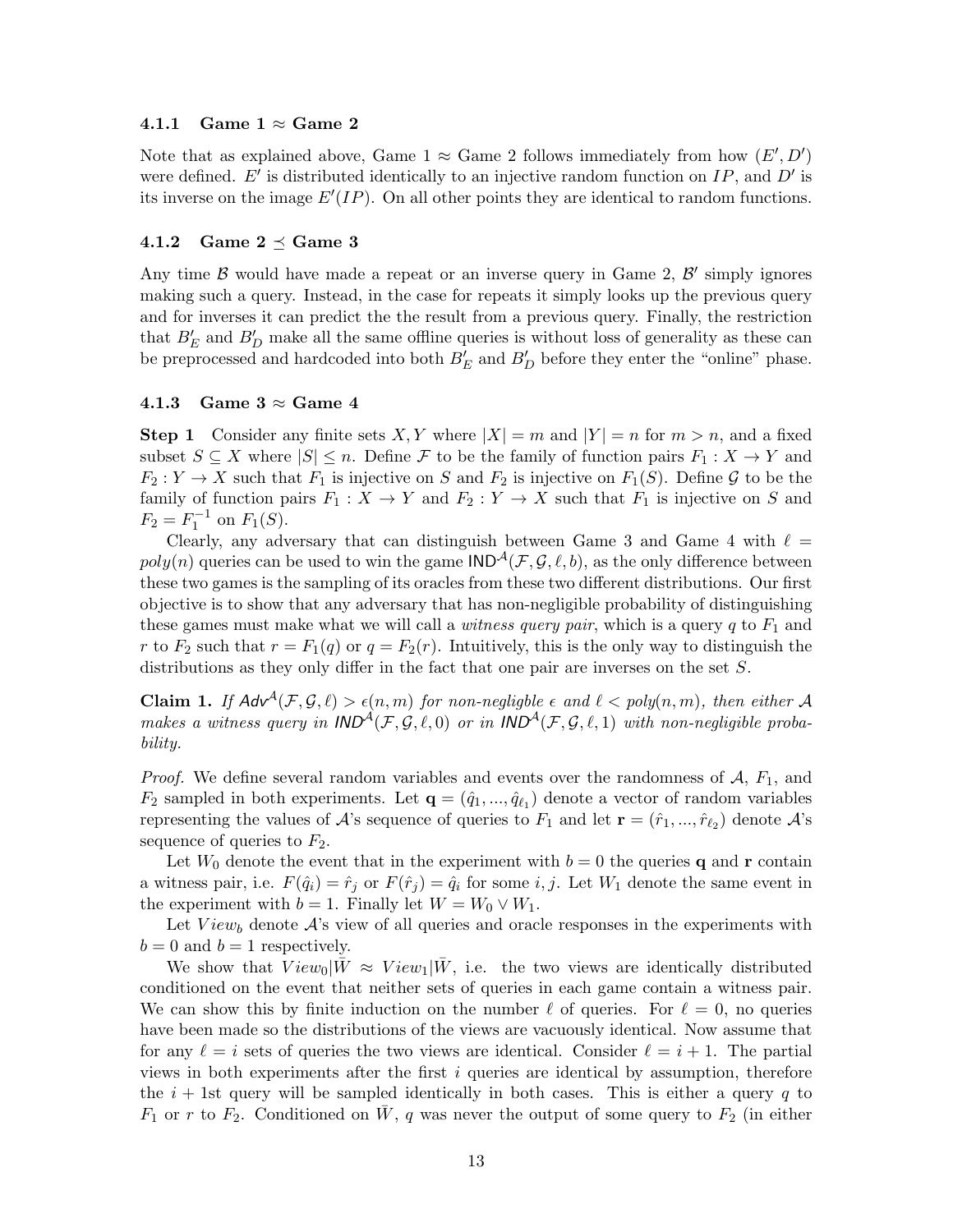experiment). Therefore conditioned on the current view it is subject to the same constraints in either experiments. In both experiments,  $F_1(q)$  is distributed uniformly subject only to the constraint that if  $q \in S$  then  $F_1(q)$  cannot collide with the outputs of any previous queries to  $F_1$  in the current view. A symmetric argument can be applied to a query r to  $F_2$ . Since  $\ell$  is finite we conclude that the two views  $View_0|W \approx View_1|W$  are identical.

Finally, by Fact [5:](#page-8-1)

$$
\Delta(View_0, View_1) \le P(W) \Delta(View_0|W, View_1|W)
$$

because  $\Delta(View_0|\bar{W},View_1|\bar{W}) = 0$ . If  $\Delta(View_0,View_1) > \epsilon$  for non-negligible  $\epsilon$ , then by the above inequality  $P(W) > \epsilon$ . This means that either A makes a witness query in experiment 0 or in experiment 1 with non-neglible probability.  $\Box$ 

<span id="page-13-0"></span>**Claim 2.** Given  $\mathcal{B} = (\mathcal{B}_E, \mathcal{B}_D)$  that has non-negligible difference in its probability of success between Game 3 and Game  $4$ , we can design  $(Enc, Dec)$  which can with non-negligible probability  $\delta > 1/poly(n, k)$  compress the function tables of one of the random functions  $F_1$ or  $F_2$  by at least  $n + k - k' - O(\log n)$  bits in either Game 3 or Game 4.

*Proof.* Since  $\mathcal{B} = (\mathcal{B}_E, \mathcal{B}_D)$  has a non-negligible difference in its probability of success between Game 3 and Game 4, it achieves a non-negligible  $\mathsf{Adv}^{\mathcal{A}}(\mathcal{F}, \mathcal{G}, \ell)$  where  $\mathcal F$  and  $\mathcal G$  are defined as in Claim [1](#page-12-0) on set  $X, Y$  of sizes  $n + m$  and  $n + k$  respectively. Hence, we know that with a non-negligible probability B makes a "witness" query pair to either  $F, F^{-1}$  in Game 3 or  $F_1, F_2$  in Game 4. Enc will start by playing both Game 3 and Game 4 in parallel as the challenger with B, sampling  $F_1, F_2, F, F^{-1}$  accordingly in each, and also choosing B's randomness. If in neither of these games  $\mathcal{B}$  makes a witness query then Enc aborts. This happens with probability at most  $(1 - \delta)$  for some  $\delta > 1/poly(n, m, k)$ . If a witness query is made in any of these games,  $Enc$  writes down which game and saves the randomness  $\rho$ it used to run  $\beta$  in the game. We show the case where this happens in Game 3, and design (Enc, Dec). The case for Game 4 is analogous as our proof will not at all use the fact that  $F^{-1}$  is the inverse of F. Importantly, the randomness  $\rho$  sampled by Enc will be shared by Dec (i.e. it is not considered as part of the compression output). (Recall Fact [3](#page-7-3) says that random functions are incompressible even for such randomized compression schemes with shared randomness).

**Enc** Continue from above, save the randomness  $\rho$  that was used to run  $\beta$  and replay the game with B on the same  $\rho, F, F^{-1}$ . Enc starts with the entire function tables  $T_F$ and  $T_{F^{-1}}$ . Note that  $T_F$  is a list of outputs in the set  $Y = \{0,1\}^{n+k}$  sorted by inputs in  $X = \{0,1\}^n \times \{0,1\}^m$  and  $T_{F^{-1}}$  is a list of outputs in X sorted by inputs in Y. As Enc is running the game with  $\mathcal{B}$ , it observes the queries made by  $\mathcal{B}$ . It records the k' bits (i.e. the value t) communicated by  $\mathcal{B}_E$  to  $\mathcal{B}_D$ , and also increments a counter that counts the queries made by  $\mathcal{B}_D$  after receiving t. By assumption at some point  $\beta$  makes a witness query pair q to F and  $F(q)$  to  $F^{-1}$ . By the restriction on the queries, we also know one of the queries in the witness pair was made by  $\mathcal{B}_E$  and the other was made by  $\mathcal{B}_D$ . (Otherwise this would violate the restriction that neither can query  $\mathcal{F}^{-1}$  on the output of a query to  $F$  and vice-versa). We also know that the witness query pair happens during the *online phase* because all offline queries are shared by both  $B_E$  and  $B_D$ . More specifically, one of two cases occur:

(a) In the online phase, first  $\mathcal{B}_E$  queried  $F(q) = r$  and second  $\mathcal{B}_D$  queried  $F^{-1}(r)$ . Enc now records the index i of this query in the order queries were made by  $\mathcal{B}_D$  (which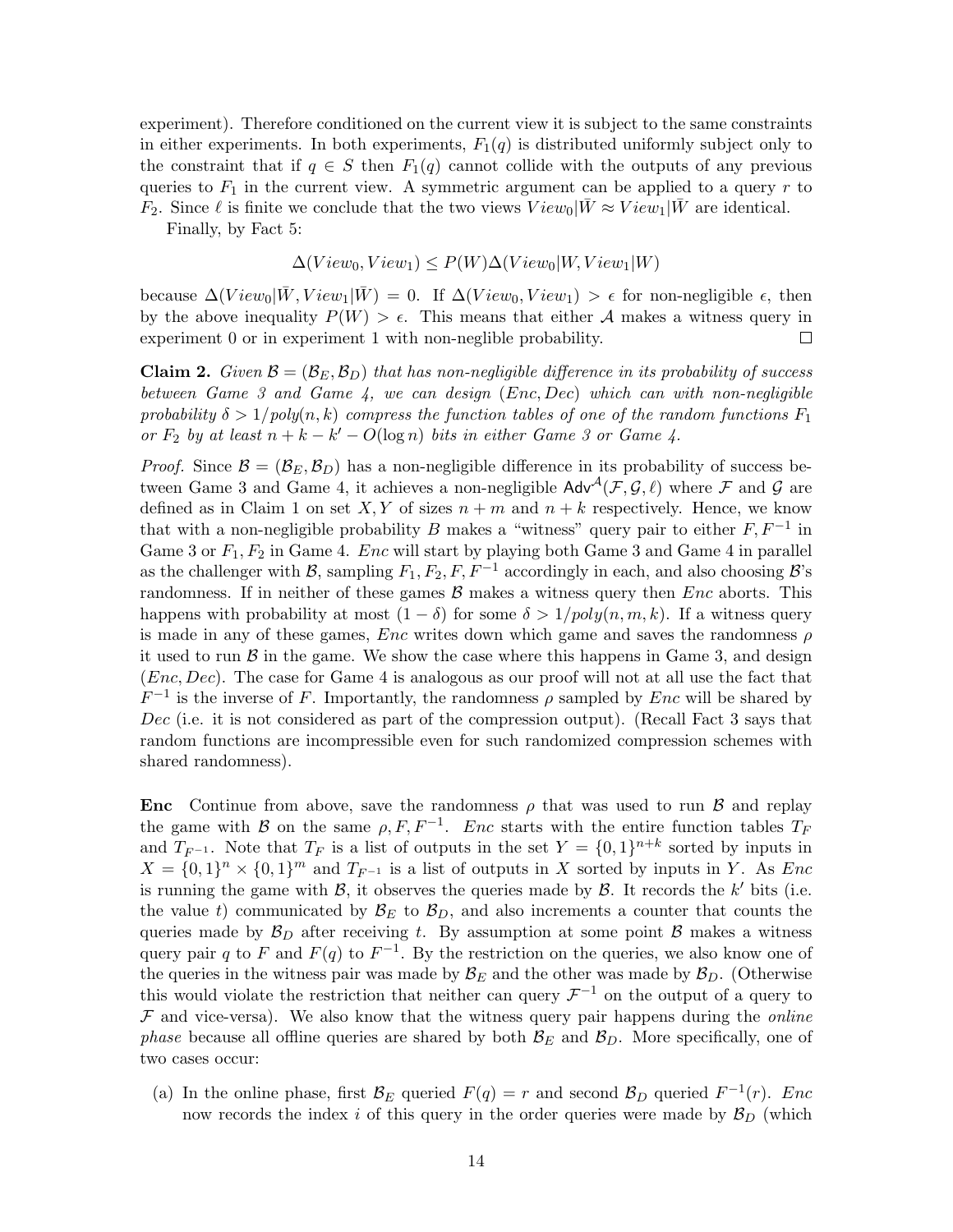requires on  $O(\log(n))$  bits to store) and writes this at the index q of  $T_F$ . Specifically, Enc replaces the entry r with  $(t, i)$ .

(b) In the online phase, first  $\mathcal{B}_E$  queried  $F^{-1}(r)$  and second  $\mathcal{B}_D$  queried  $F(q)$ . In this case Enc similarly records the index i at which this occurs in the queries made by  $B_D$  and stores at index r in  $T_{F^{-1}}$  the value  $(t, i)$ .

Finally, Enc outputs either its modified  $T_F^*$  or  $T_{F^{-1}}^*$ .

To see that Enc has indeed compressed the table of either  $T_F$  or  $T_{F^{-1}}$  simply note that  $|r| = n + k < |q|$  whereas  $|(t, i)| = k' + O(\log(n)) < n + k$ . It can output one more bit to indicate to Dec which table it has compressed.

**Dec** Now we describe how Dec decodes  $T_F^*$  (resp.  $T_{F^{-1}}^*$ ) received from Enc. It obtains the randomness  $\rho$  as its first input and the encoding  $T_F^*$  (resp.  $T_{F^{-1}}^*$ ) from Enc. Then it replays the game with  $\mathcal B$  on randomness  $\rho$ , using the table  $T_F^*$  (resp.  $T_{F^{-1}}^*$ ) to answer queries until it reaches the index at which  $\mathcal{B}_E$  queries  $F(q)$  on a missing entry at index q in  $T_F^*$  (resp. missing  $F^{-1}(r)$  at index r in  $T_F^*$ ). It finds in this location the value  $(t, i)$ , skips the rest of the online phase for  $B_E$ , and sends t immediately to  $B_D$ . Now it counts the queries until the *i*th query  $\mathcal{B}_D$  makes is a value r to  $F^{-1}$ . It adds  $(q,r)$  back to the table and outputs the completed  $T_F$  (thereby recovering  $(q, r)$ . (It would operate on  $T_{F^{-1}}$  in the analogous way).  $\Box$ 

Given the hypothesis (in Proposition 1) that  $k'-k < n - \omega(\log n)$ , Claim [2](#page-13-0) implies that the difference in  $B$ 's success probability between Game 3 and Game 4 must be negligible. Otherwise, we could use B to compress a random function by more than  $n + k - k'$  $O(\log n) > \omega(\log n)$  bits with success  $\delta > 1/poly(n)$ . This a contradiction to Fact [3](#page-7-3) which says that compression cannot exceed  $\log(1/\delta) = O(\log n)$  bits.

#### 4.1.4 Game  $4 \approx$  Game 5

We will argue indistinguishability of Game 4 and Game 5 by using the fact that if  $\beta$  has a non-negligible difference in success between Game 4 and Game 5 then this would be a contradiction to Fact [4.](#page-8-2) Such a  $\beta$  is a distinguisher that achieves a non-negligible advantage in distinguishing random functions from random partially injective functions. To make the argument cleaner, we break the argument up into two partial hybrid steps, the first is Game 4.5 where we replace the partially injective  $F_1$  with a random function  $H_1$  and the second is Game 5 where we replace  $F_2$  with  $H_2$  as well.

Game  $4 \approx 4.5$  (replace  $F_1$  with  $H_1$ ) Let  $\mathcal F$  be the family of all functions from  $X =$  $[0,1^n \times \{0,1\}^m$  to  $Y = \{0,1\}^{n+k}$  and  $\mathcal G$  be the subset of  $\mathcal F$  that are also injective on  $IP \subseteq X$ (recall IP is the set of points fixed by  $D \circ E$ ). Then B that distinguishes Game 4 and Game 4.5 can be used to construct A for  $IND^{\mathcal{A}}(\mathcal{F}, \mathcal{G}, \ell, b)$  with  $\ell = \text{poly}(n)$  such that  $Adv^{\mathcal{A}}(\mathcal{F}, \mathcal{G}, \ell)$ is non-negligible in n. (A just plays the compression game with  $\beta$  such that if it receives  $g \stackrel{\text{R}}{\leftarrow} G$  it perfectly simulates Game 4 and if it receives  $f \stackrel{\text{R}}{\leftarrow} \mathcal{F}$  it perfectly simulates Game 4.5).

We now argue that such a distinguisher A for F and G is impossible. Since  $f \stackrel{\text{R}}{\leftarrow}$ F and  $g \leftarrow F$  are identical outside IP, it suffices to argue indistinguishability of the restriction of f, g to IP. Thus consider  $Func(IP, Y)$  to be all functions from IP into Y and Inj(IP, Y) to be all injective functions from IP into Y. First we formally show that A can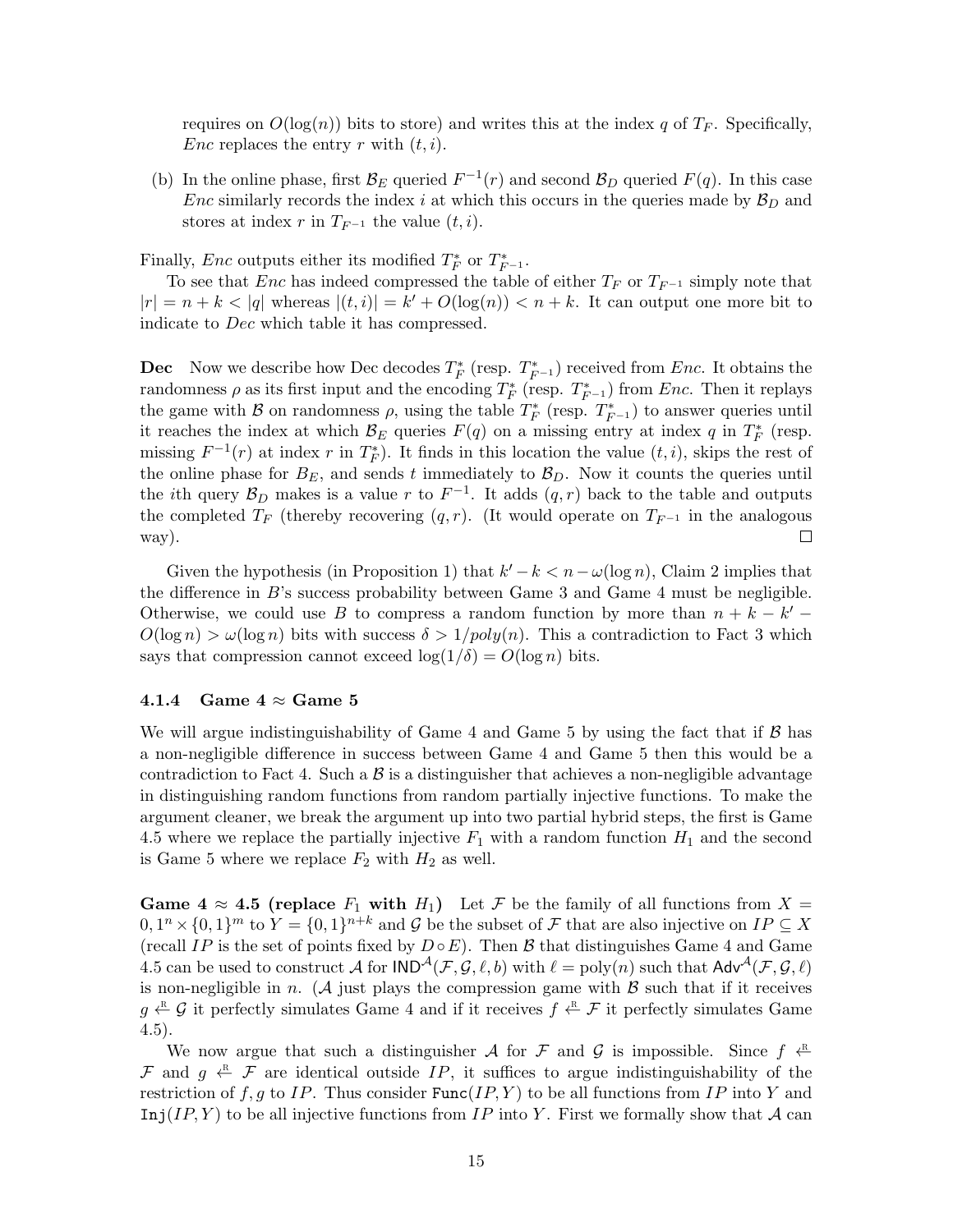indeed be used to build an  $A'$  that achieves non-negligible advantage in the modified game  $\text{IND}^{\mathcal{A}'}(\text{Func}(IP, Y), \text{Inj}(IP, Y), \ell, b)$ . We use the fact that IP is polynomial time testable (given a point in X we can check if  $D \circ E$  fixes the point or not).<sup>[7](#page-15-0)</sup>A' plays the role of the challenger simulating the game  $\text{IND}^{\mathcal{A}}(\mathcal{F}, \mathcal{G}, \ell, b)$  for A (oblivious to the value of b). Whenever A queries a point in  $IP$ , A<sup>t</sup> queries its own challenger in  $\mathsf{IND}^{\mathcal{A}'}(\mathsf{Func}(IP, Y), \mathsf{Inj}(IP, Y), \ell, b)$ and gives the response to A. A' also records all queries that A makes on points in  $X \setminus IP$  in table L. If A queries a point  $q \in X \setminus IP$  for the first time then A' chooses a random  $r \stackrel{\text{R}}{\leftarrow} Y$ and stores  $(q, r)$  in L. If an entry  $(q, r')$  already exists in L then A' returns r' to A. Since  $\ell < \text{poly}(|X|)$  the list never grows too large. It is easy to see that in case  $\mathcal{A}'$  is playing the game with  $b = 0$  and its challenger has sampled  $f \stackrel{\text{R}}{\leftarrow} \text{Func}(IP, Y)$  then it perfectly simulates  $\text{IND}^{\mathcal{A}}(\mathcal{F}, \mathcal{G}, \ell, 0)$ , and in the case that  $b = 1$  and its challenger has sampled  $g \stackrel{\text{R}}{\leftarrow} \text{Inj}(IP, Y)$ then it perfectly simulates  $IND^{\mathcal{A}}(\mathcal{F}, \mathcal{G}, \ell, 1).$ 

Now we assume we have an adversary A that distinguishes  $Func(IP, Y)$  and  $Inj(IP, Y)$ to construct  $\mathcal{A}'$  that achieves  $\mathsf{Adv}^{\mathcal{A}}(\mathsf{Func}(Y), \mathsf{Perm}(Y), \ell)$  non-negligible in n, which contra-dicts Fact [4.](#page-8-2) A' will use the polynomial time computable function E. When  $h \leftarrow^R$  Func $(Y)$ , the function  $h \circ E : IP \to Y$  is identically distributed to  $f \stackrel{\text{R}}{\leftarrow} \text{Func}(IP, Y)$  (because E is injective and then h maps to a random point in Y). Likewise, when  $\pi \stackrel{\text{R}}{\leftarrow} \text{Perm}(Y)$ , the function  $\pi \circ E : IP \to Y$  is identically distributed to  $g \xleftarrow{\mathbb{R}} \text{Inj}(IP, Y)$ . Thus, A' simulating the challenger for A will respond to a query  $q \in IP$  by first computing  $y = E(q)$  and then querying y to its own challenger in  $\text{IND}^{\mathcal{A}}(\text{Func}(Y), \text{Perm}(Y), \ell, b)$ . The simulation is perfect in either case  $b = 0$  or  $b = 1$ . This proves that  $A'$  achieves non-negligible advantage, which is a contradiction.

Game 4.5  $\approx$  Game 5 (replace  $F_2$  with  $H_2$ ) The analysis is symmetric to the analysis above for Game  $4 \approx$  Game 4.5. There are two main differences. First, we replace IP with its image  $E(I) \subseteq Y$ . Note that  $E(I)$  is polynomial time testable just like IP. Second, we will call D instead of E in the reduction that builds the distinguisher  $\mathcal{A}'$  for function familes Func(X) and Perm(X) from a distinguisher A for the function families Func( $E(IP)$ , X) and Inj $(E/IP), X$ ).

### 5 Weak compression resistant PoS?

We have pointed out that at a *minimum* we need to assume some form of strong to weak compression reduction in order to achieve meaningful rational security in proof of storage protocols, particularly those like proof-of-replication that aim to incentivize a certain storage format. Theorem 1 suggests a black-box reduction from strong to weak compression is unlikely, but we can consider using a plausible *knowledge of strong compression* assumption (like Assumption 1) in order to prove that an adversary cannot gain any storage advantage by using its PoS advice string as a seed to weakly compress auxiliary data. Assumption 1 provides a minimum requirement: if the adversary is able to weakly compress auxiliary data using a uniformly sampled random seed then it could "extract" from itself a strong compression that compresses the axulliary data and outputs the seed independently. But a PoS advice string isn't a uniformly random seed persay—indeed proving a lower bound on the storage requirements of PoS advice is in general highly non-trivial. Moreover, we

<span id="page-15-0"></span>The adversary in the proof  $\mathcal{A}'$  is allowed to use the polynomial time computable functions  $E, D$ , which by hypothesis exist. Note that  $\beta$  is still oblivious to E, D. We are only using E, D inside this proof of indistinguishability to argue the existence of a polynomial time algorithm  $\mathcal{A}'$ .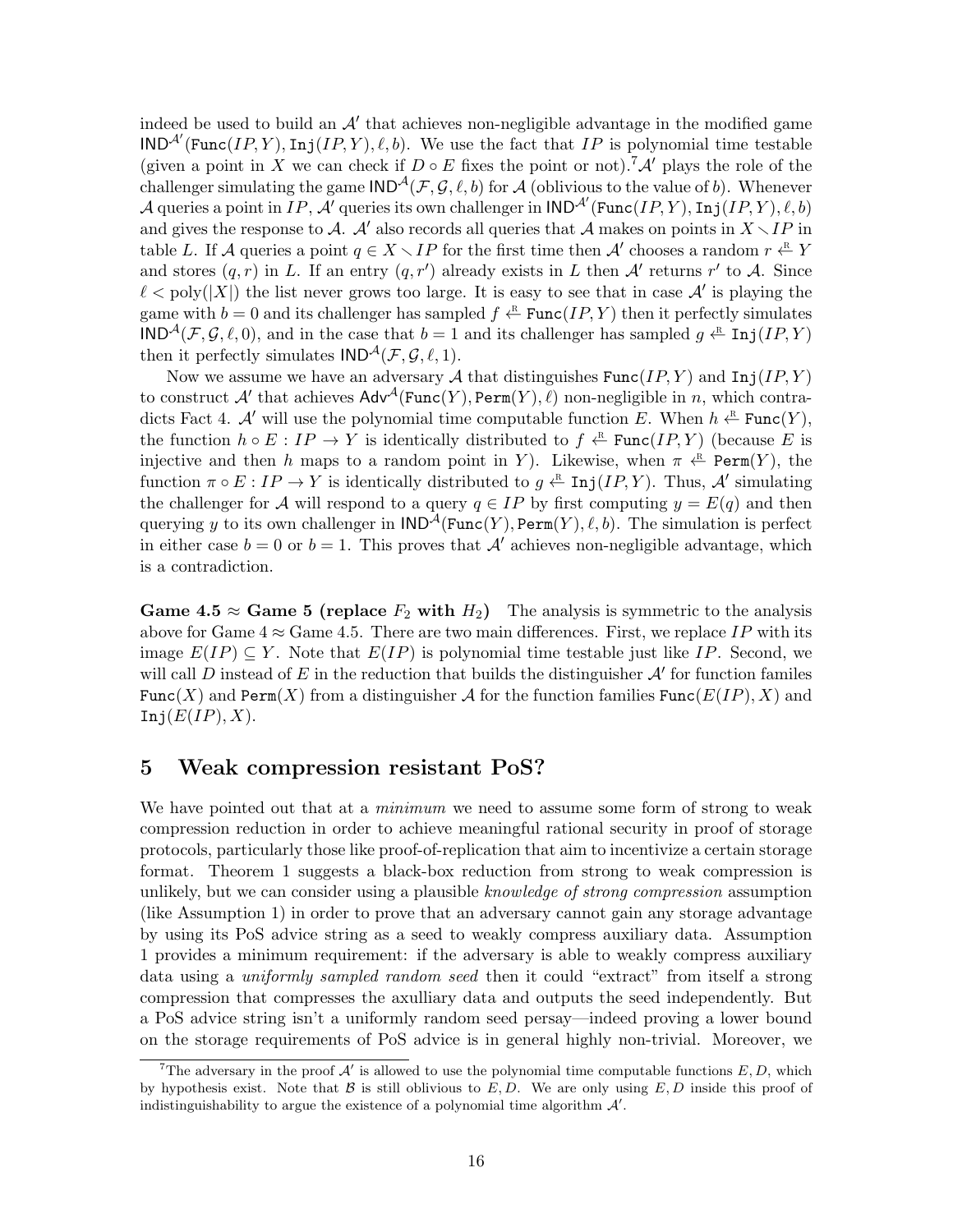know from proof-of-replication that PoS can be used to embed *specific* data of interest. Is Assumption 1 sufficient?

For what types of PoS protocols does Assumption 1 imply that a strong compression of auxiliary data z can always be extracted from a weak compression of z seeded by the PoS advice string?

If a PoS satisfies this property we will say it is weak compression resistant. We identify sufficient properties of a PoS for which this is true. It was recently proven that a PoS construction from *depth robust graphs* (DRG) has these properties [\[18\]](#page-18-5). First we briefly review the syntax of a generalized PoS protocol, where additionally a data commitment D can be specified.

A proof of space is an interactive protocol with two phases:

- Initialization is an interactive protocol between P and V that run on shared input  $(id, N)$ and P is additionally given data D and auxiliary input z. P outputs  $\Phi$  and S, where S is its storage advice and  $\Phi$  is a compact string given to the verifier.
- Execution is an interactive protocol between  $P$  and  $V$  where  $P$  runs on input  $S$  and  $V$ runs on input  $\Phi$ . V sends challenges to P, obtains back a proof  $\pi$ , and outputs accept or reject.

The PoS protocol has perfect completeness if the verifier always outputs accept with an honest prover. It is  $(\epsilon, N, T)$  sound if no P that implements a depth at most T circuit in the execution phase can pass verification with probability non-neglible in  $N$  and storage  $S$ where  $|S| < \epsilon N$ . We additionally say the PoS is *data commiting* if the output  $\Phi$  is a binding cryptographic commitment (not necessarily hiding) to the data input D.

The DRG PoS was proven (in the random oracle model) to have the property that there is a bound T such that any depth T prover storing  $S$  can be used to compress the function table  $T_H$  of a random oracle H by at least  $\epsilon N$  bits, and this is where the storage lower bound on S comes from as  $T_H$  is incompressible (with some  $log(1/\delta)$  loss for the prover's failure probability  $\delta$ ). We claim that Assumption 1 is sufficient to say that any data commiting PoS protocol with this specific property is weak compression resistant.

**Proposition 2.** Assumption 1 implies weak compression resistance for any data committing PoS with the additional property that its storage advice S of size  $\Omega(N)$  can be used to compress the function table of a random oracle table  $T_H$  by  $|S|$  bits. That is, we can extract from the PoS prover a strong compression of any auxiliary data  $z \neq d$ , where d is the committed data.

*Proof Sketch.* Suppose there exists a weak compression  $Enc(S, z) = \tau$  such that  $Dec(\tau) =$  $(S, z)$  and  $|\tau| = |S| + k < |S| + |z|$ . Then since S can be used to compress a random oracle table  $T_H$  by  $|S| > \epsilon N - \log(1/\delta)$  bits, we can form  $Enc'(T_H, z) = (T_H^*, Enc(S, z)) = (T_H^*, \tau)$ such that  $Dec(T_H^*, \tau)$  can first run  $Dec(\tau) = (S, z)$  and then use S and  $T_H^*$  to recover  $T_H$ . Hence  $Dec'(T_H^*, \tau) = (T_H, z)$  where  $|T_H^*| + |\tau| \leq |T_H| + k + \log(1/\delta)$ . This is a weak randomized compression with a uniform random seed  $T_H$ . Hence by Assumption 1 there exists a strong compression of z to  $k + O(\log N)$  bits when  $\delta$  is non-negligible in N.  $\Box$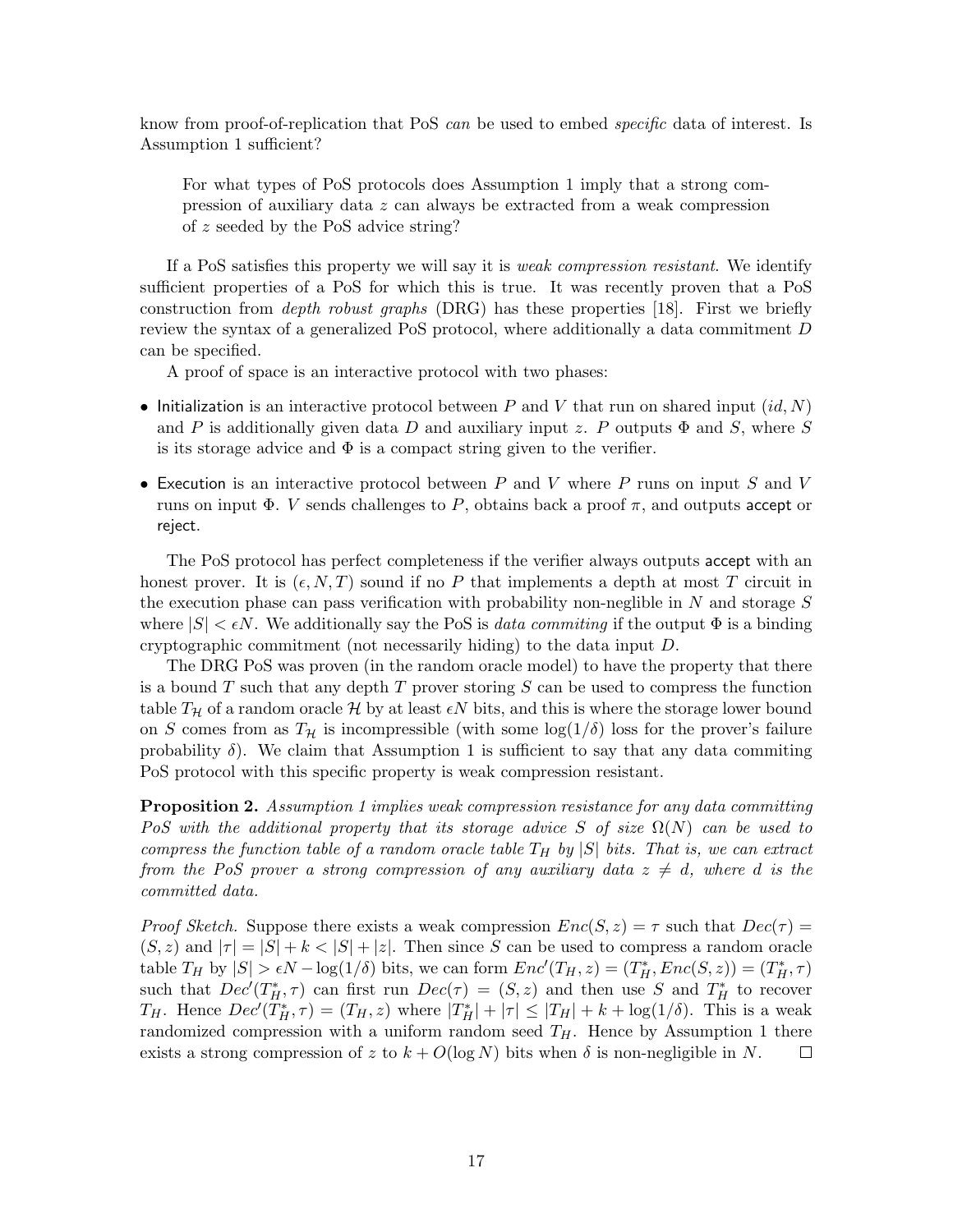### 6 Conclusion

We have introduced the notion of weak compression and pointed out its relevance to defining the security of rational proofs of storage, particularly storage enforcing commitments like proof of replication that are intended to incentivze a particular format of file storage. We have shown the implausibility of a black-box reduction of strong compression to weak compression, which is of independent interest. Finally, we suggested a minimal knowledge assumption that could be used as the basis for analyzing the composable security of rational proofs of storage in presence of auxiliary data, in lieu of an unconditional proof.

### References

- <span id="page-17-7"></span>[1] Frederik Armknecht, Ludovic Barman, Jens-Matthias Bohli, and Ghassan O. Karame. Mirror: Enabling proofs of data replication. In 25th USENIX Security Symposium, 2016.
- <span id="page-17-6"></span>[2] Mihir Bellare and Adriana Palacio. The knowledge-of-exponent assumptions and 3 round zero-knowledge protocols. In CRYPTO, 2004.
- <span id="page-17-8"></span>[3] Dan Boneh, Joseph Bonneau, Benedikt Bunz, and Ben Fisch. Verifiable delay functions. 2018. To appear in CRYPTO 2018.
- <span id="page-17-14"></span>[4] Dan Boneh and Victor Shoup. A Graduate Course in Applied Cryptography. 2017. Version 0.4.
- <span id="page-17-11"></span>[5] Jan Camenisch, Stephan Krenn, and Victor Shoup. A framework for practical universally composable zero-knowledge protocols. In Asiacrypt, 2011.
- <span id="page-17-15"></span>[6] Jean-Seabastien Coron, Jacques Patarin, and Yannick Seurin. the random oracle model and the ideal cipher model are equivalent. CRYPTO, 2008.
- <span id="page-17-13"></span>[7] Anindya De, Luca Trevisan, and Madhur Tulsiani. Time space tradeoffs for attacks against one-way functions and prgs. In CRYPTO, 2010.
- <span id="page-17-3"></span>[8] Stefan Dziembowski, Sebastian Faust, Vladimir Kolmogorov, and Krzysztof Pietrzak. Proofs of space. In CRYPTO, 2015.
- <span id="page-17-0"></span>[9] Tomas Feder, Eyal Kushilevitz, Moni Naor, and Noam Nisan. Amortized communication complexity. SIAM Journal of Computing, 1995.
- <span id="page-17-9"></span>[10] Ben Fisch, Joseph Bonneau, Juan Benet, and Nicola Greco. Proofs of replication using depth robust graphs. In Blockchain Protocol Analysis and Security Engineering 2018, 2018. <https://cyber.stanford.edu/bpase2018>.
- <span id="page-17-12"></span>[11] J. A Garay, P. Mackenzie, and K. Yang. Strengthening zero-knowledge protocols using signatures. In Journal of Cryptology, 2006.
- <span id="page-17-5"></span>[12] Philippe Golle, Stanislaw Jarecki, and Ilya Mironov. Cryptographic primitives enforcing communication and storage complexity. In Financial Cryptography, 2002.
- <span id="page-17-2"></span>[13] Ari Juels and Burton S Kaliski Jr. Pors: Proofs of retrievability for large files. In Proceedings of the 14th ACM conference on Computer and communications security, pages 584–597. Acm, 2007.
- <span id="page-17-4"></span>[14] Nikolaos P. Karvelas and Aggelos Kiayias. Efficient proofs of secure erasure. In SCN, 2014.
- <span id="page-17-1"></span>[15] Eyal Kushilevitz and Noam Nisan. Communication Complexity. 1997. Cambridge University Press.
- <span id="page-17-10"></span>[16] Tal Moran and Ilan Orlov. Rational Proofs of Space-Time. Cryptology ePrint Archive  $\#$  2016/035, 2016.